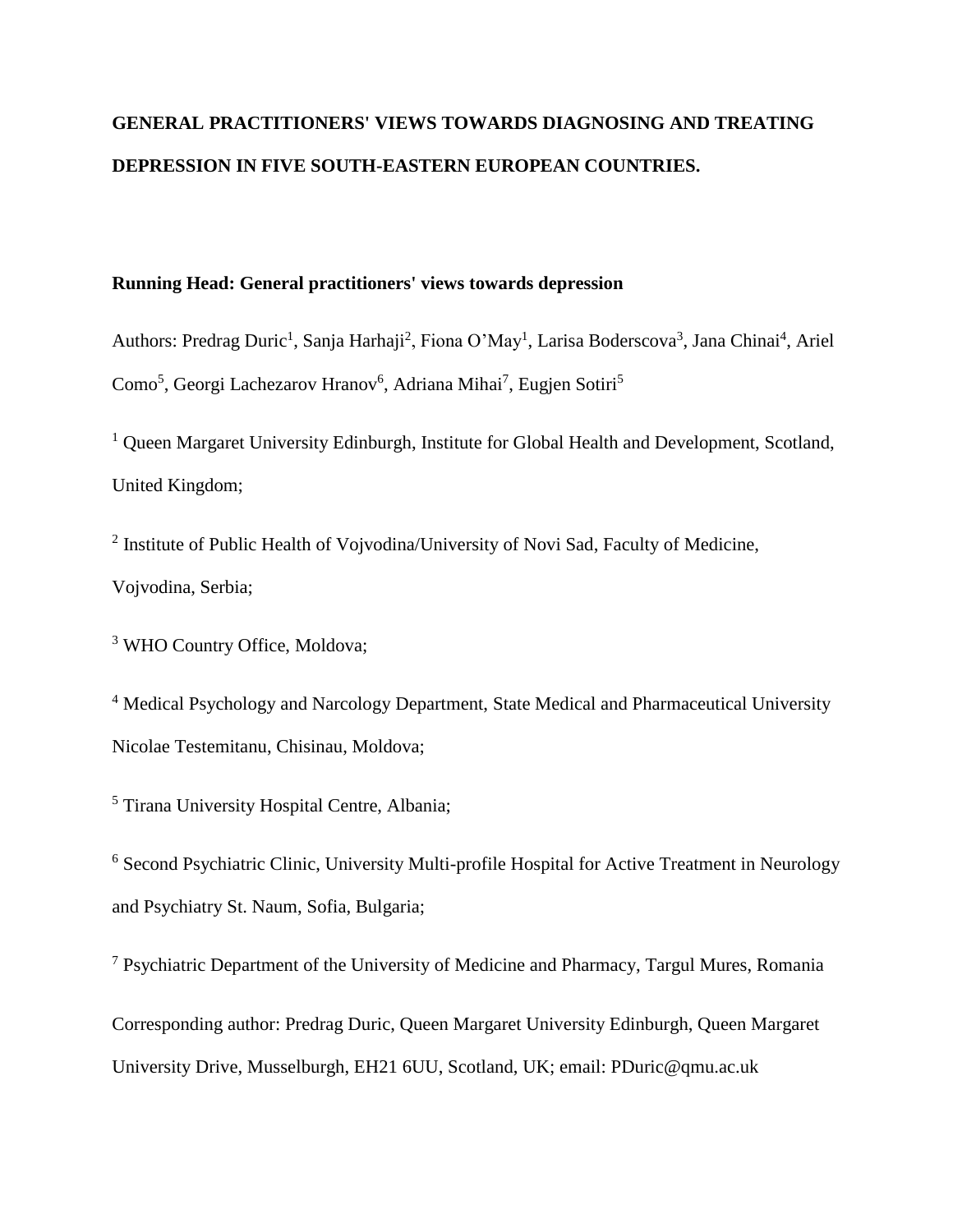## **ABSTRACT**

Aim: To assess and compare general practitioners' views of diagnosing and treating depression in five South Eastern European countries.

Methods: A cross-sectional study was conducted in Albania, Bulgaria, Moldova, Romania and Serbia. The sample included 467 general practitioners who completed a hard-copy selfadministered questionnaire, consisting of self-assessment questions related to diagnosing and treating depression.

Results: The most common barriers to managing depression in general practice reported by GPs were: patients' unwillingness to discuss depressive symptoms (92.3%); appointment time too short to take an adequate history (91.9%), barriers for prescribing appropriate treatment (90.6%); and patients' reluctance to be referred to a psychiatrist (89.1%). Most GPs (78.4%) agreed that recognizing depression was their responsibility, 71.7% were confident in diagnosing depression, but less than one third (29.6%) considered that they should treat it.

Conclusions: Improvements to the organisation of mental health care in all five countries should consider better training for GPs in depression diagnosis and treatment; the availability of mental health care specialists at primary care level, with ensured equal and easy access for all patients; and the removal of potential legal barriers for diagnosis and treatment of depression.

**Words: 187**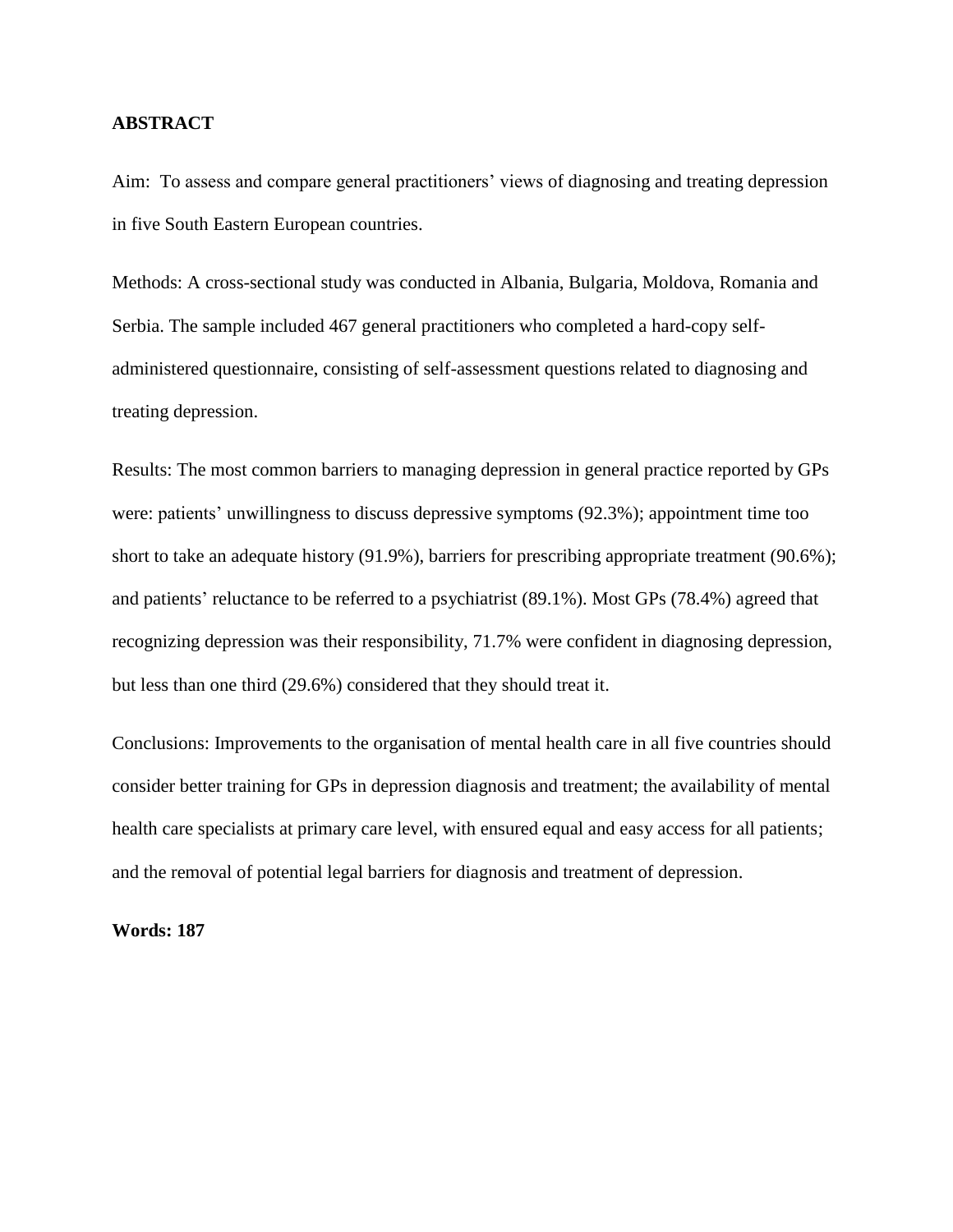## **INTRODUCTION**

Major depression is the second leading cause of the global 'burden of disease' (Global Burden of Disease Study 2013 Collaborators, 2015). The total number of people living with depression in the world is 322 million (WHO, 2017). Depression often leads to increased overall morbidity, absenteeism, disability, premature mortality and health care utilisation. Depression increases the risk of developing a number of chronic diseases and injuries, but also physical health disorders may increase the risk of depression (Prince et al., 2007; National Collaborating Centre for Mental Health, 2010). People with depression have double the chance of premature death and have a higher risk of all-cause mortality (Lepine & Briely, 2011). Up to 90% of people who died by suicide in high income countries had a mental health disorder, including depression (WHO, 2014). The death of every sixth person treated for depression was attributable to suicide (Wulsin, Vaillant, & Wells, 1999). The assumption is that among the untreated, this percentage is even higher (Hawton, Casanas, Commabela, Haw, & Saunders, 2013; Rihmer, 2007).

The importance of depression is also reflected in the price paid by the patient, the family and society. One-third of the total costs caused by mental disorders are related to depression, with indirect costs dominating (Sobocki, Jonsson, Angst, & Rehnberg, 2006; Karampampa, Borgstrom, & Jonsson, 2011).

A depressive episode may often remain unrecognised in primary healthcare, because of the variable presentation of the symptoms (Lisulov  $\&$  Nedic, 2006). The earliest and best opportunities to identify depression are in the clinics of primary care providers. The US Preventive Services Task Force recommends screening for depression in the general adult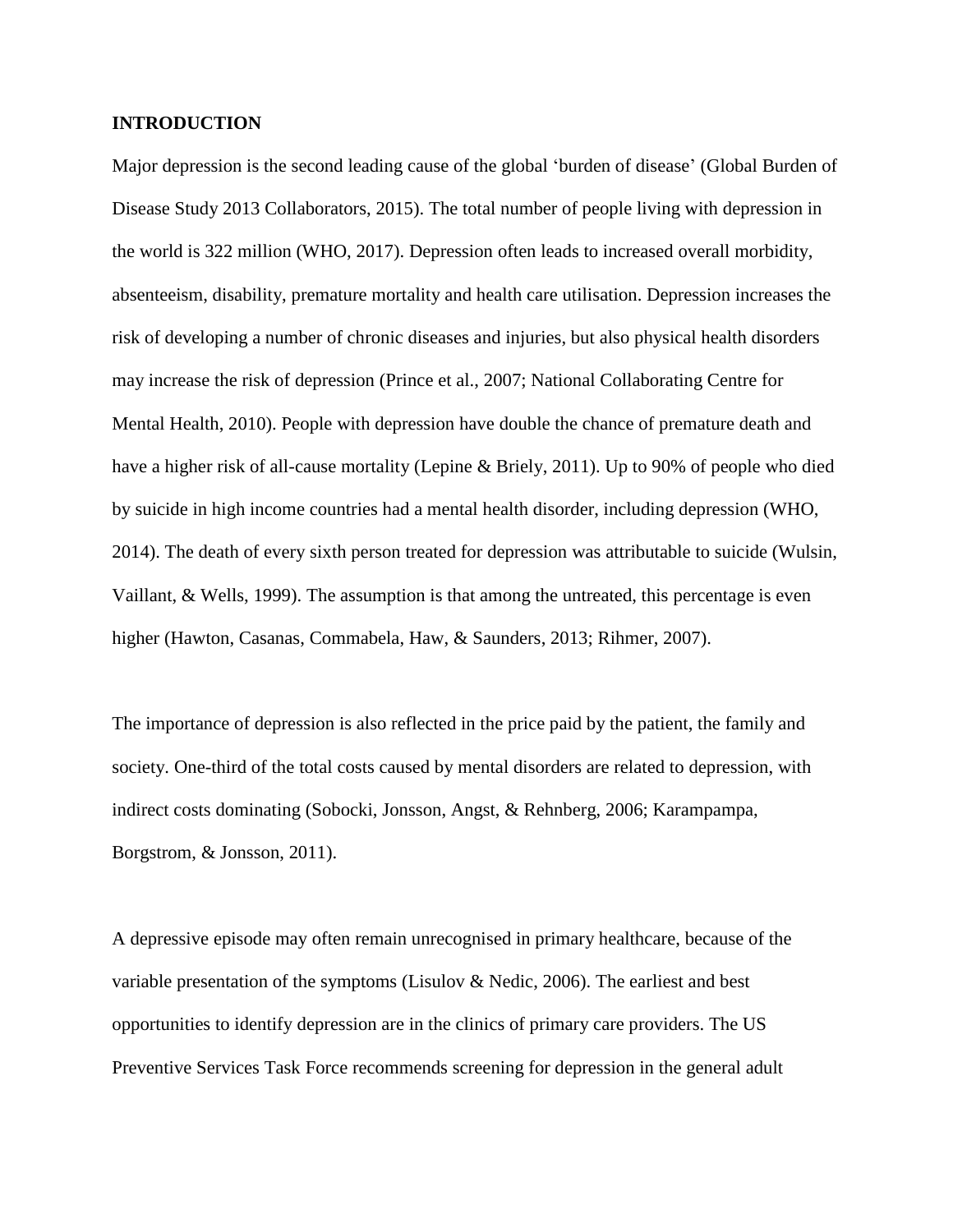population, including pregnant and postpartum women (Siu & US Preventive Services Task Force, 2016).

The accuracy of non-psychiatric physicians in recognising depression may influence the outcome of the illness, as unrecognised patients are not offered treatment for depression (Cepoiu et al., 2007). According to Cepoiu et al. (2007), primary care physicians detect depression in less than half of their patients with the illness. Only a few of those receive appropriate treatment (Wang et al., 2005).

A meta-analysis, with more than 50,000 patients pooled across 41 studies, has shown that general practitioners (GPs) were able to identify about half of the people who had clinical depression and correctly reassured 80% of healthy people (Mitchell, Vaze, & Rao, 2009). Some of the possible barriers to depression care within primary health care are: 1) patient-related: difficulties in diagnosing depression, patient's resistance to discuss presence of depression symptoms, 2) general practitioner-related: lack of expertise, and competing demands and other responsibilities as a primary care provider, and 3) system-related: difficulties in accessing mental health systems, insurance coverage (Henke, Chou, Chanin, Zides, & Hudson Scholle, 2008, Schumann, Schneider, Kantert, Löwe and Linder, 2012).

In South Eastern Europe, mental health has been a low priority topic for policy-makers (Rechel, Schwalbe, & McKee, 2004). However, Lisulov and Nedic (2006), found by using screening tools PHQ-9 and MINI that every fourth patient in primary health care had a depressive disorder, but only 1.6% of patients screened during a week had depressive disorder diagnosed. They found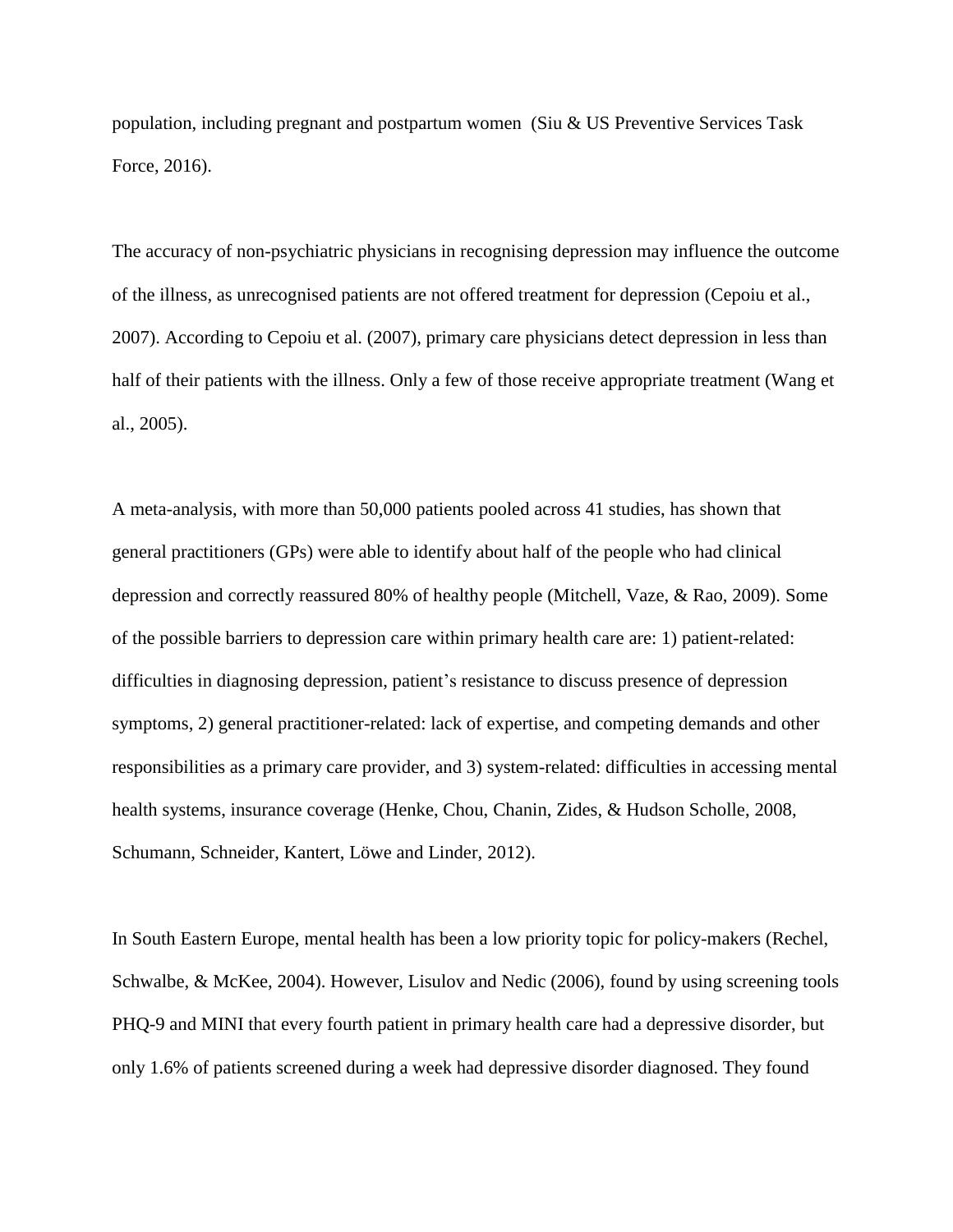that 98.7% of the patients with a psychiatric diagnosis were treated with benzodiazepines (anxiolytics), of whom 64.5% were treated with benzodiazepines only, and that only every third of patient with diagnosed depression were treated with antidepressants (Lisulov & Nedic, 2006).

A position statement of the American College of Preventive Medicine (Nimalasuriya, Compton & Guillory, 2009) states that primary care providers should screen all adults for depression and that all primary care providers should have systems in place, either within the primary care setting itself or through collaborations with mental health professionals, to ensure the accurate diagnosis and treatment of this condition. The earliest and best opportunities to identify depression are in the clinics of primary care providers. However, Volpe et al. (2014) found that general practitioners seemed to have a less prominent gate-keeping role and hospital care was the first contact in 20% of the cases. The attitudes of clinicians are likely to be an important factor influencing the way that they assess and respond to patients' psychosocial problems, and their willingness to adopt new approaches to this part of their work (Haddad et al., 2012).

There has been almost no research into mental health services in Eastern Europe (Gater et al., 2005). The aim of this study was to reveal some of the barriers in diagnosis and treatment of depression in primary care facilities, in five South Eastern European countries. Additionally, this study focused on perceptions by general practitioners of skills, attitudes and beliefs regarding depression and referral possibilities.

Diagnosis of depression is influenced by many factors. Three areas of potential barriers to the diagnosis and treatment of depression were considered: a) organisational factors of the health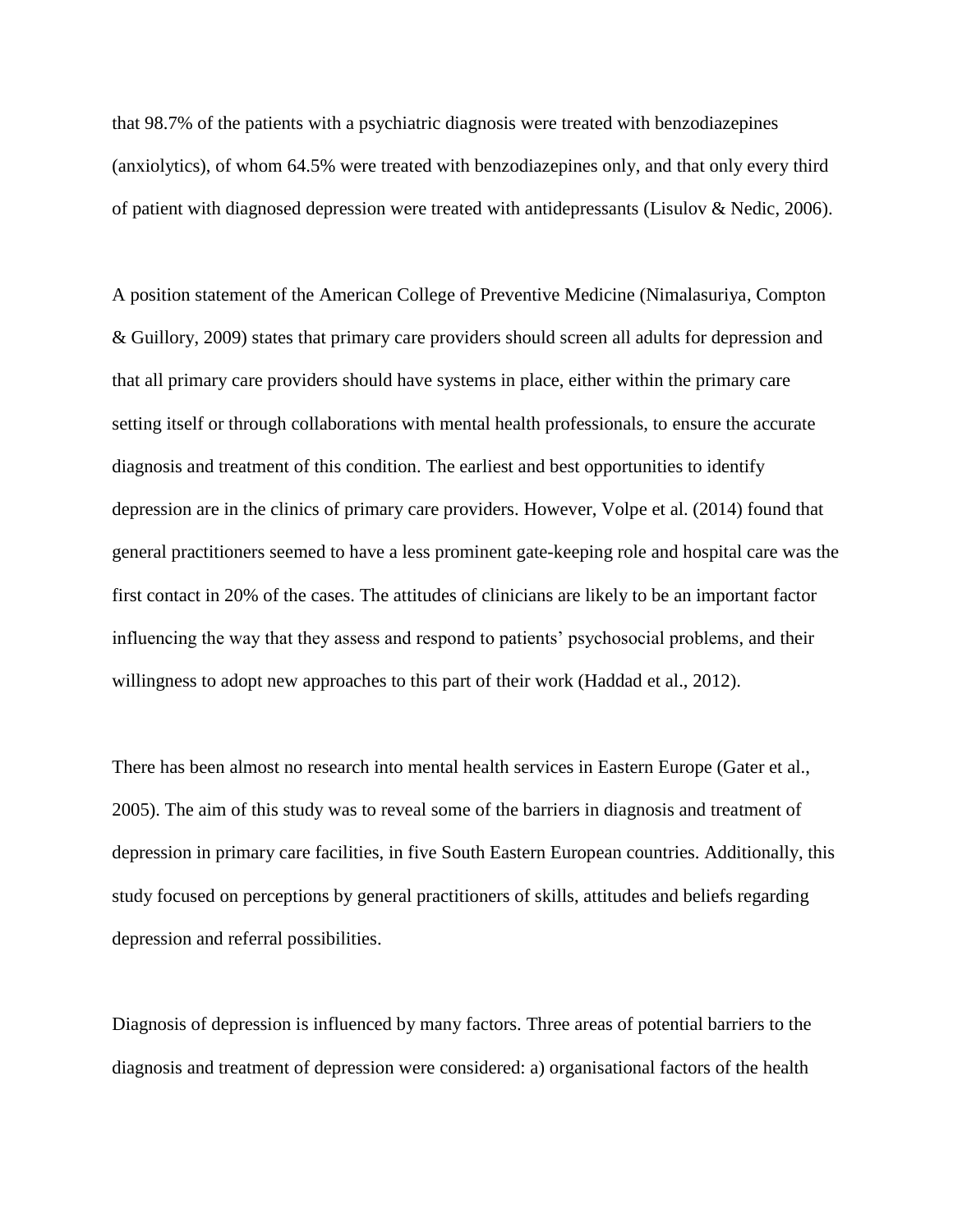care system; b) general practitioners' knowledge and attitudes towards depression; and c) GPs' views of potential barriers in depression management in primary care related to patients' attitudes.

### **MATERIALS AND METHODS**

A cross-sectional survey was conducted within primary health care settings in five South Eastern European countries: Albania, Bulgaria, Moldova, Romania and Serbia.

#### **Settings**

In Albania, the study took place in five towns: Tirana, Lezha, Korce, Lushnje and Sarande. In Bulgaria participants were recruited in the capital city of Sofia. In Moldova, the study involved four areas: Chisinau, Balti, Orhei and Cimislia. In Romania all participants were from Tirgu-Mures county, and in Serbia, participants were recruited from the City of Novi Sad and Titel and Beocin municipalities.

## **Health systems overview**

#### Albania

The health system in Albania is mainly public. The state is the major provider of health services, health promotion, prevention, diagnosis and treatment. The private sector covers most of the pharmaceutical and dental services, as well as modern private hospitals and highly specialised diagnostic centres, mostly in Tirana and one or two other major cities. The Ministry of Health (MoH) is the leader in health policy development and planning, and in the implementation of health strategies. Health insurance in Albania is a Bismarck-type health insurance scheme, which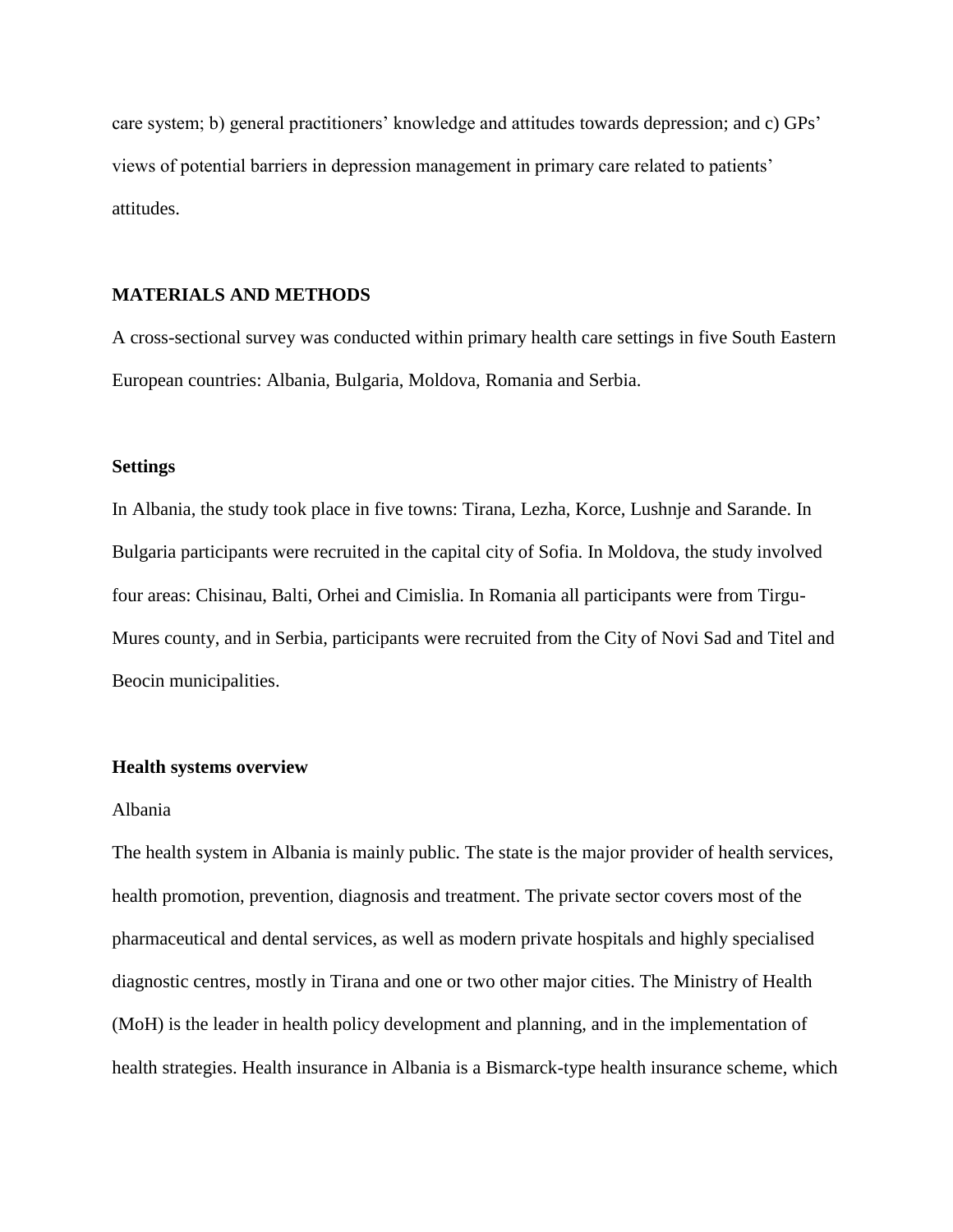covers primary health care services, hospital care and partial medication costs of a list of 405 approved and registered drugs. It also covers some specialised services in private hospitals. In 2009, there were 2,039 general practitioners (GPs), 1,587 specialised physicians and 12,746 nurses (Albanian Ministry of Health, personal communication, 2009). Recent emigration of physicians toward European Union countries is a concerning trend. In 2016, the network of mental health facilities was composed of three mental health hospitals, 34 outpatient facilities (two of them for children and adolescents), two psychiatric wards in general hospitals, five day treatment facilities (three of them for children and adolescents) and two community residential facilities. (Ministry of Health, personal communication)

#### Bulgaria

There are 12 mental health centres with 1032 beds on government/ municipal payment and 12 hospitals with 2225 beds. There were 517 psychiatrists in Bulgaria in 2017 (National Center of Public Health and Analyses, 2017). Mental health care is provided both in outpatient and inpatient settings. Ambulatory services are provided by general practitioners (GPs), by individual and group psychiatric practices and by psychiatrists' offices in diagnostic consulting centers and medical centers. Unfortunately, these facilities are unevenly distributed across the country and care concentrated predominantly in the three largest cities (Sofia, Plovdiv and Varna). Inpatient care is provided by specialized psychiatric hospitals and psychiatric wards in general hospitals, as well as by the mental health centers (former dispensaries for psychiatric diseases). Generally, mental health centers have more patients than specialized psychiatric hospitals—these facilities, mostly provide long-term care for persons with persistent problems. The shortest inpatient stays occur in multi-specialty hospitals (including university hospitals), who can provide more comprehensive and integrated treatment. Emergency psychiatric services are also provided by mental health centers; in addition, state psychiatric hospitals,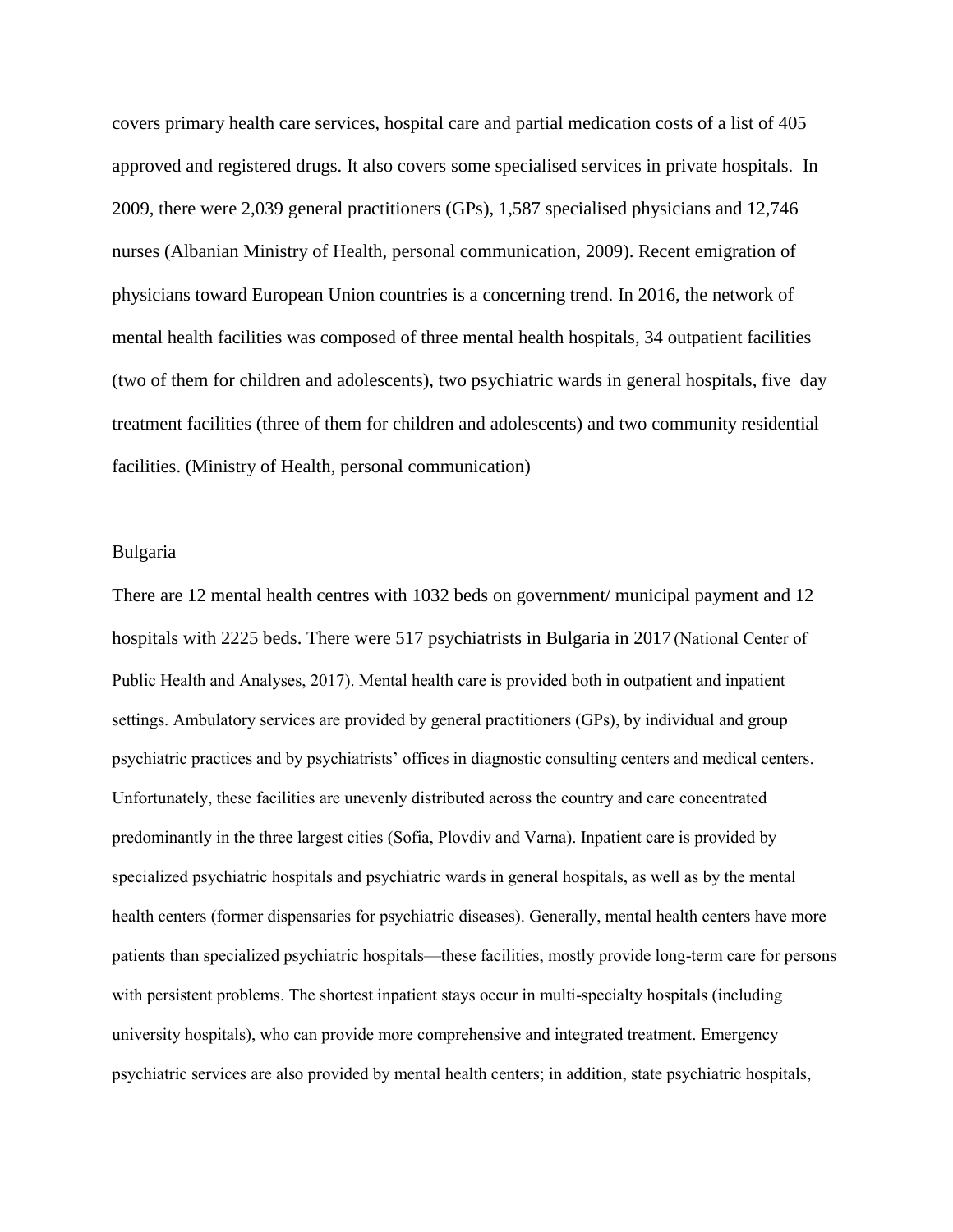psychiatric wards at multi-specialty hospitals and emergency care centers can provide emergency care. Mental health centers provide outpatient and inpatient care, as well as preventative treatment and some social services. They offer programs for the identification of people with mental disorders and for early diagnosis, continuous treatment and mental health promotion. The centers include community care units which provide counselling, home care, psychosocial rehabilitation; inpatient care for active treatment of acutely ill mental patients is also offered.

Although the total number of physicians has remained the same, the number of physicians working in psychiatric institutions has fallen from 693 in 1990 to 517 in 2017 (National Centre of Public Health and Analyses). The number of psychiatrists per 100,000 population in Bulgaria in 2017 was around seven.

## Republic of Moldova

As of the beginning of January 2012, a network of healthcare facilities providing Primary Health Care (PHC) consisted of five Territorial Medical Associations (TMAs) in the municipality of Chisinau, with 12 family medicine centres (FMCs) operating within. There were 37 FMCs and 60 autonomous Health Centres (HCs) in operation at the beginning of 2012. In order to ensure the autonomy of PHC facilities, a gradual HC legal delimitation was started, completed in 2014. PHC facilities provide PHC services to the patients enrolled with a PHC of their own choice, based upon a written application, irrespective of their insurance status (insured or uninsured). This includes care from other facilities in the case of medical and surgical emergencies, or in any other situation, as justified from a medical standpoint. There are 1,877 family medicine physicians working all over the country today, caring for about 1,896 people per physician on average. Outpatient psychiatric care services are provided at the level of: a) District by the psychiatrist from the specialised outpatient care division of district hospitals, consisting of a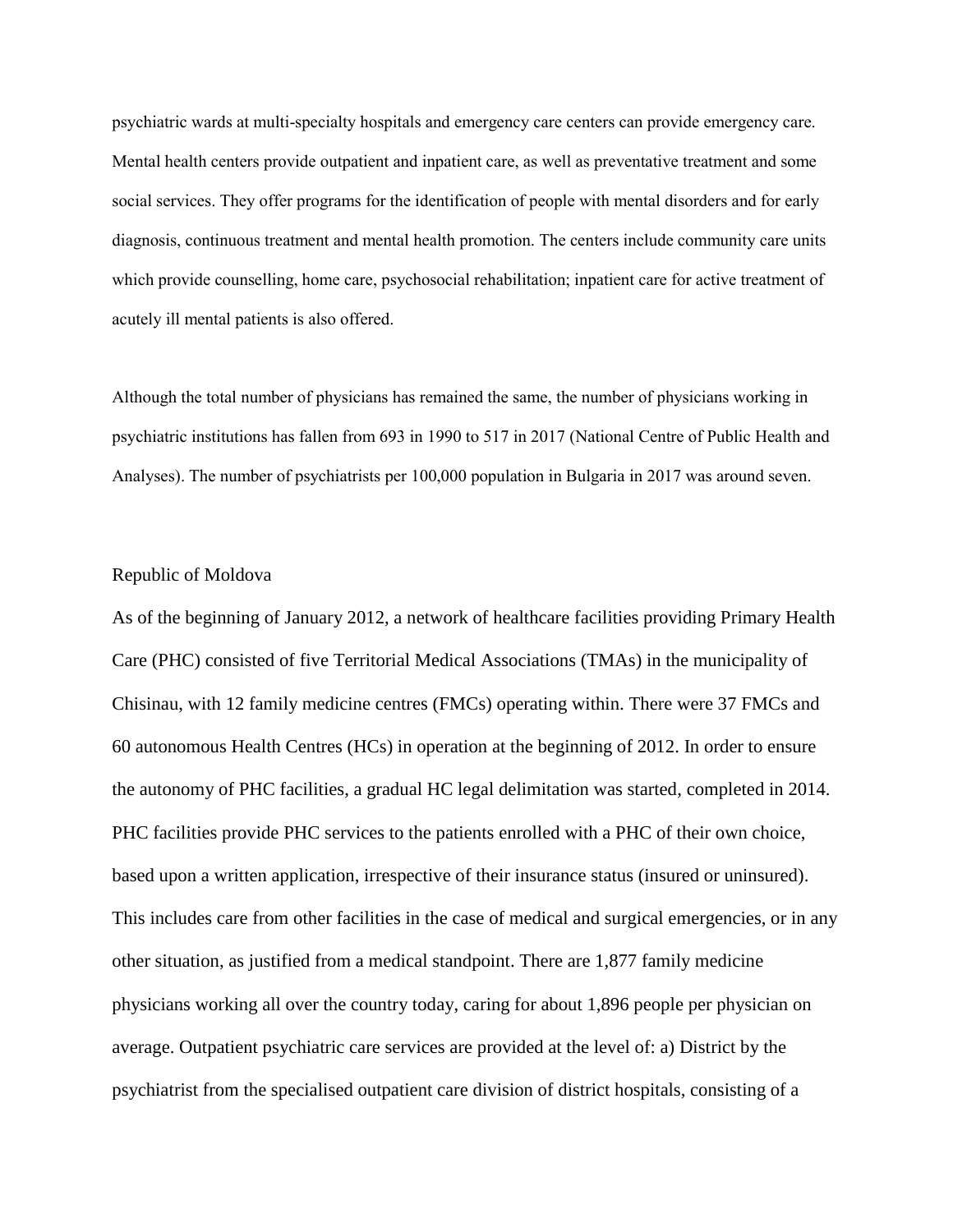psychiatric room for adults and psychiatric room for children; b) Municipality of Chisinau by the psychiatrists from the consultative department of the relevant district general hospital and the National Psycho-neurological Dispensary of the Clinical Psychiatric Hospital (CPH); and c) Municipality of Balti, by the psychiatrist from the specialised outpatient department of the Municipal general hospital; d) Psycho-neurological Dispensary within the PHCF CPH. The ambulatory care in Moldova consists of the consultative-methodological outpatient department of the CPH and the day care rehabilitation department within the Psychiatric Hospital in Balti. Part of the CPH is the outpatient department for the population of the municipality of Chisinau and the consultative department for the rest of the country dealing with outpatient therapy of psychiatric patients.

## Romania

Each citizen with medical assurance can choose their GP. Each GP can enrol between 1000 to 3000 persons to their list. In Tirgu-Mures (500 000 habitants) there are 304 GPs. The patient has to receive a referral in order to see a specialist, in accordance with legislation. As GP services are overloaded (in some cases it can take a week to receive an appointment), frequently patients directly access both ambulatory and hospital settings. They have the right to go directly to both ambulatory and hospital settings only in an emergency situation, or with chronic disorders if they are already on the list of a specific specialist. Both GPs and specialists are paid by the National Medical Assurance Company according to the number of consultations, with the maximum of fourteen per day for psychiatrists. From the monies they receive from the national assurance company, GPs pay for their salary, nurses, facilities expenses and all other costs. The mental health system is serviced by acute psychiatric hospitals (less than 100 beds), chronic hospitals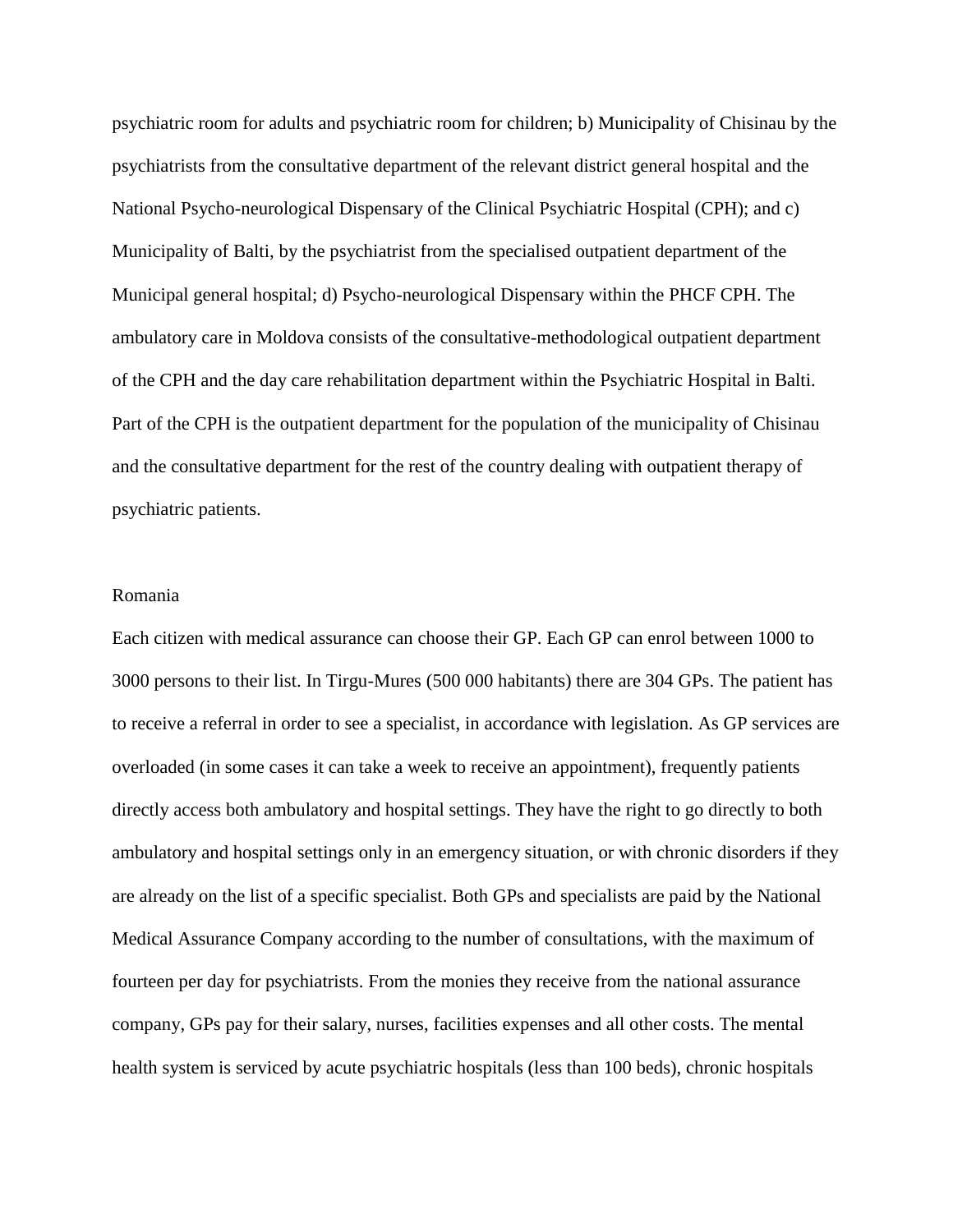(former large hospitals with more than 400 beds), ambulatory settings (outpatient clinics in the same building as the hospital, or nearby), private practice, related/not related to the national assurance company, day centres (only in Bucharest and maybe one or two other towns), and specialised addiction centres in each university city.

## Republic of Serbia

Health care system in Serbia is composed of a network of healthcare facilities owned either by the state or privately. Health care is provided on three levels: primary, secondary and tertiary. Primary health care is provided within 158 state-owned primary healthcare centres which cover the territory of one or more municipalities or towns (Republic of Serbia, Ministry of Health, 2005 and 2006a). Primary health care is provided through a chosen doctor (medical doctor, specialist in general medicine or specialist in occupational medicine, pediatrician, gynecologist, dentist) (Republic of Serbia, Ministry of Health, 2005). Depending on the size of the population that covers, the primary health care centre may also contain different specialised services (Republic of Serbia, Ministry of Health, 2006a). Besides primary healthcare centers, primary health care is also providing through institutes intended for primary health care services of specific population groups or for specific area of health care, as well as through pharmacies. Health care on secondary level is provided through general and specialized hospitals, and health care on tertiary level is provided through clinics, institutes, clinical-hospital centres and clinical centres. (Republic of Serbia, Ministry of Health, 2005). The main source of health care financing is the National Health Insurance Fund. Mental health care is provided at all three levels of health care: in primary health care centres within specialised services, general hospitals, clinics, institute of mental health and four hospitals intended for long-term hospitalisation of psychiatric patients (Republic of Serbia, Ministry of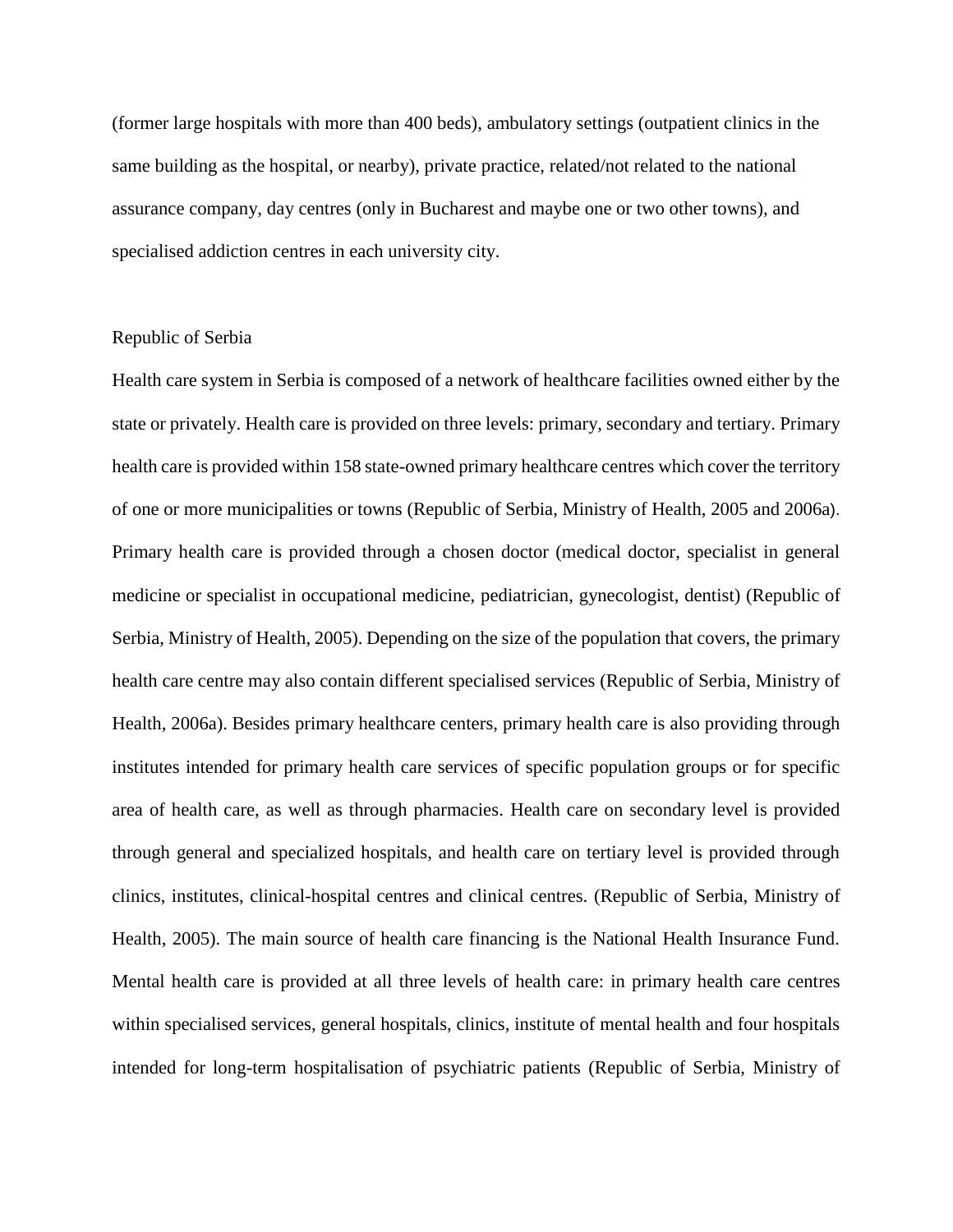Health, 2006a). There were 476 psychiatrists (7 per 100,000) and 273 neuropsychiatrists (4 per 100, 000) in 2016 (Institute of Public Health of Serbia, 2017).

#### **Sample**

The study design assumed a sample of 500 GPs, 100 per country, 50 in rural and 50 in urban areas, where an 'urban area' was considered a town where mental health services (outpatient clinic, counselling service, etc.) were available.

Inclusion criteria for the study were: general practitioners, family doctors or specialists of general medicine, who are employed in primary care in the study sites. Exclusion criteria were: physicians with other specialisations, external consultants, volunteers and interns.

Purposive sampling was applied. With the exception of Moldova, the equal distribution of urban/rural GPs was not achieved. Due to the high refusal rate in Bulgaria, initial samples in Albania and Serbia were increased to 120, so the sample included 467 general practitioners, out of which 120 were from Albania, 31 from Bulgaria, 100 from Moldova, 96 from Romania and 120 from Serbia. The main reasons for refusal to participate were the absence of incentives and the fear of how the study results would be interpreted. For the refusal rates, see Table 1.

The most convenient way of GP enrolment was used for each country, depending on specificity of primary care (public/private, primary health centres/GP offices) and already established contacts/good collaboration. In Albania, GPs were selected related to the access they had to refer directly to specialist patients with depression (areas that have a psychiatrist or a mental health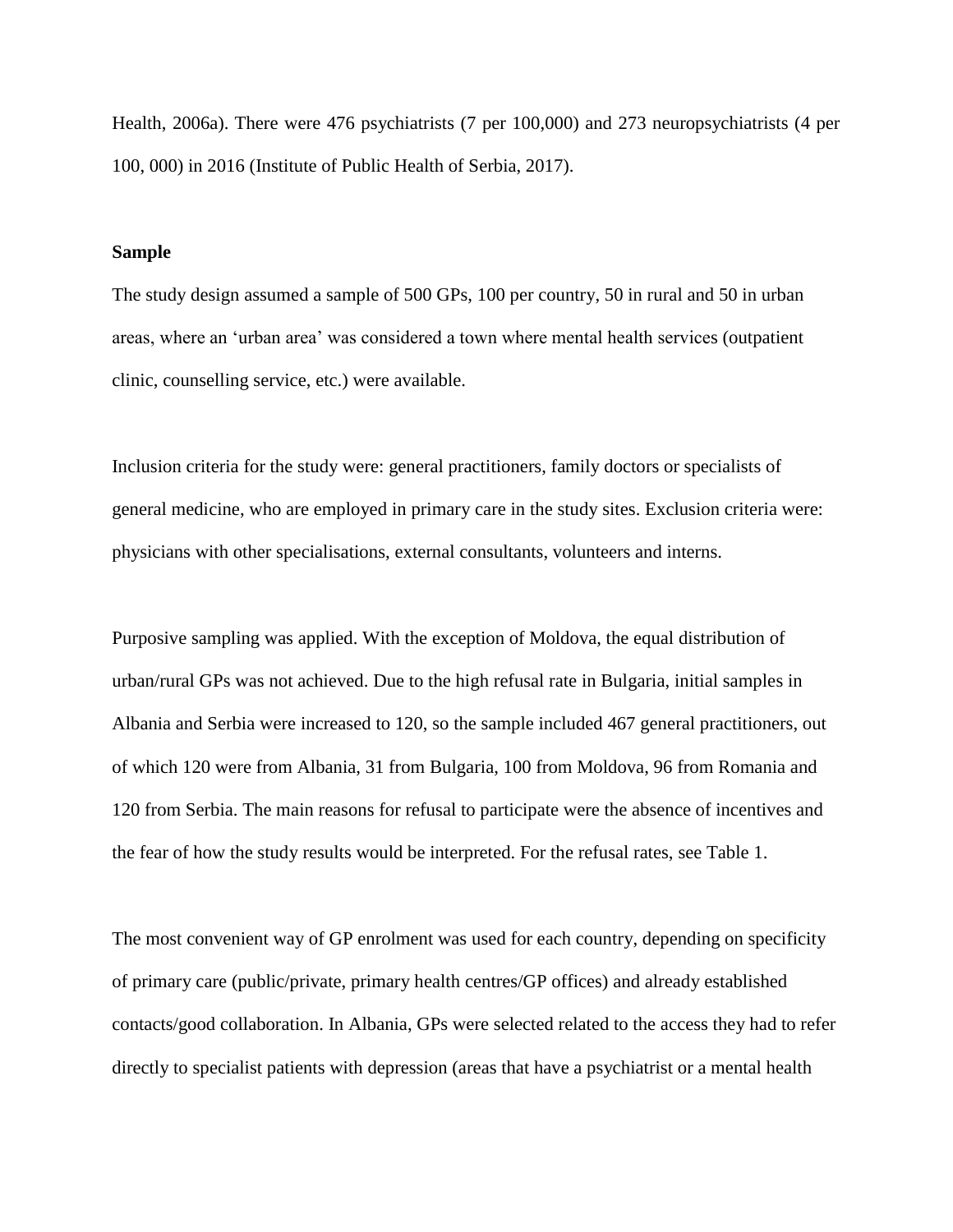community centre in their area of coverage). Sixty GPs were enrolled in Tirana, and 15 each in Lezha, Korçe, Lushnje and Sarande. In Bulgaria, GPs from Sofia were approached by mail and in person at several meetings arranged for the GPs, organised for other purposes. All registered GPs, and all GPs who attended the selected meetings were contacted/approached. In Moldova, GPs were approached in person by the researchers. In Chisinau and in Balti (two largest cities) there are four healthcare centres where GPs were approached. The Ministry of Health was asked to select two health centres from rural (northern and southern part) areas and in that way, health centres in Orhei and Cimișlia were selected and approached. In each health centre, the research team presented the study and invited the GPs to enrol. In Romania, GPs were selected randomly from the GP list of Tirgu Mures county, and were approached in person. In Serbia, three primary healthcare centres in South-Backa district (Novi Sad as large urban area with additional facilities in suburban areas and Titel and Beocin as non-urban areas) were selected based on the number of GPs available in each setting. The questionnaires were delivered to the management who were asked to invite each GP to enrol in the study until the required number of participants was reached.

#### **Data collection**

The data were collected using a self-administered adapted version of a questionnaire used in previous studies (Williams et al., 1999; Ahmad, 2013). The original questionnaire (Williams et al., 1999) consisted of 33 questions, divided into six sets of questions. The first set consists of five questions that describe a depressed patient, the second set contains five questions that describe diagnostic thinking when the patient was evaluated, and the third set has two questions about the initial treatment choices for the patient and one question about limitations for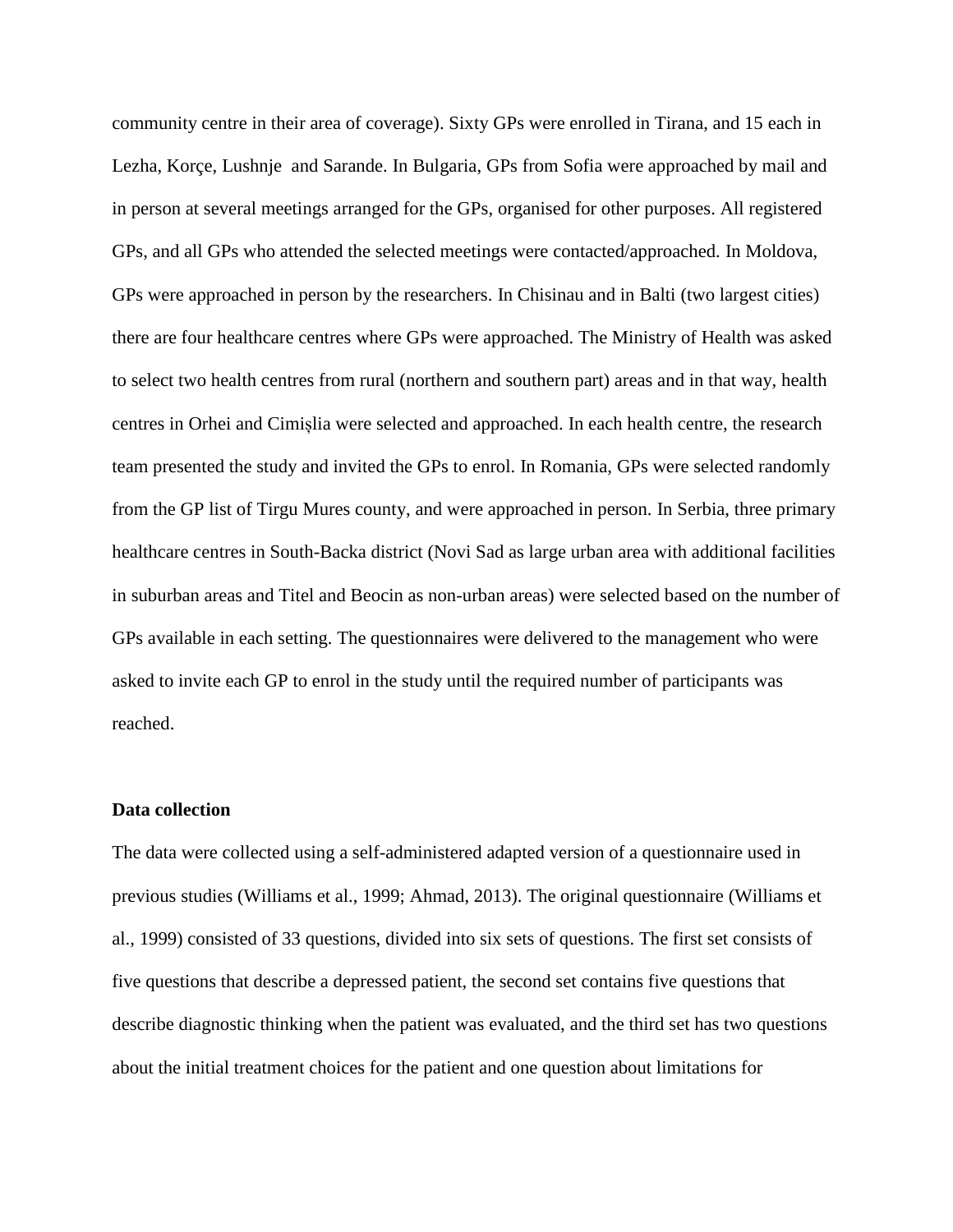recognising and providing optimal treatment for depression. In the fourth set, there are two questions about participants' general approach to depression and in the fifth set of questions, there are seven questions ask about participants' skills and attitudes regarding depression. The last set of questions consists of ten questions that describe participants and their practice setting. The modified questionnaire contains 12 questions (see Appendix). First and second sets of questions from the original questionnaire were not used, and only the last question from the third set of questions was used in the modified questionnaire. All the questions from the fourth and fifth set were used (though one question has been modified) and four questions from the last set were used. Some questions specific to the study countries were added to the adapted questionnaire (legal terms for prescribing antidepressants, availability of assessment tools for depression), as well as questions about motivation, level of discomfort in diagnosing and treating depression. There were also several questions that aimed to evaluate knowledge about depression aetiology, diagnostics and treatment.

The adapted questionnaire consisted of several parts: a) the GPs' demographics and professional attributes; b) self-reported factors that limited the ability to recognise and provide optimal treatment for depression; c) self-perceptions of skills and attitudes regarding depression; d) satisfaction with possibilities of referrals; and e) likelihood to change the way of recognising and treating depression during the next six months. The questionnaire was translated into four languages (Albanian, Bulgarian, Romanian and Serbian). The validation of the questionnaire was done in Albania and Moldova on the sample of 20 GPs.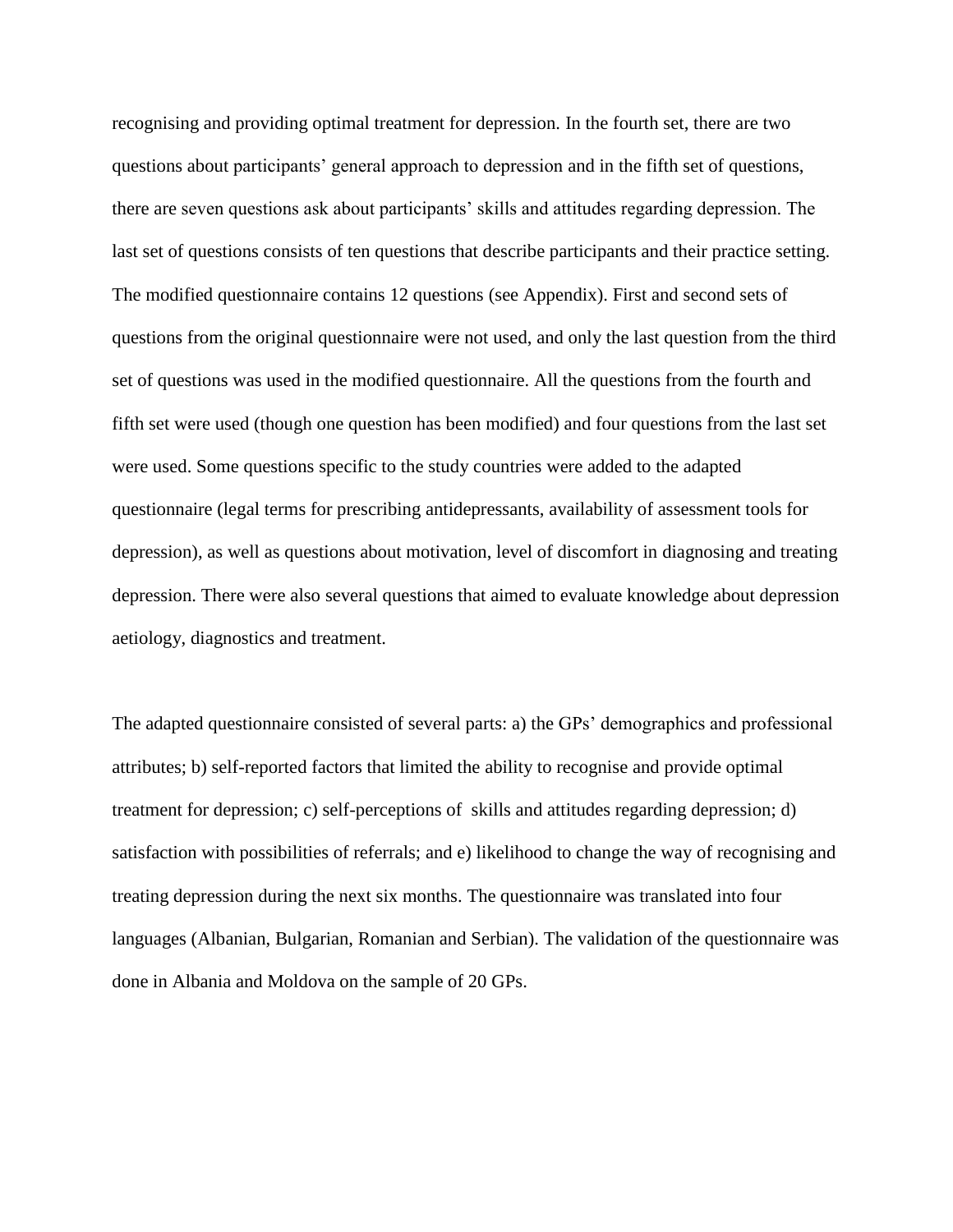The survey was conducted over a two-week period. GPs were approached either by mail or in person. For the former, questionnaires were returned by mail and for the latter, they were collected by members of the research team.

Each participant was informed about the purpose of the study, data protection and confidentiality and given the opportunity to decline from responding to questions. They signed a consent form.

## **Data analysis**

The questionnaires were numerically coded and all data were entered into a Microsoft Excel worksheet for tabulation.

Descriptive statistics were computed to summarise demographic and practice attributes of general practitioners.

The non-parametric chi-square was used to assess the significance (at the 0.05 level) of the difference between the study countries in:

- a) self-reported factors that limit the ability to recognise and provide optimal treatment for depression during a patient appointment;
- b) self-perceptions of skills and attitudes regarding depression;
- c) GP beliefs related to depression;
- d) GP satisfaction with possibilities of referrals to psychiatrists, psychologist and social workers, compared to other medical specialists; and
- e) GPs likelihood of improving their knowledge and changing the way of managing depression.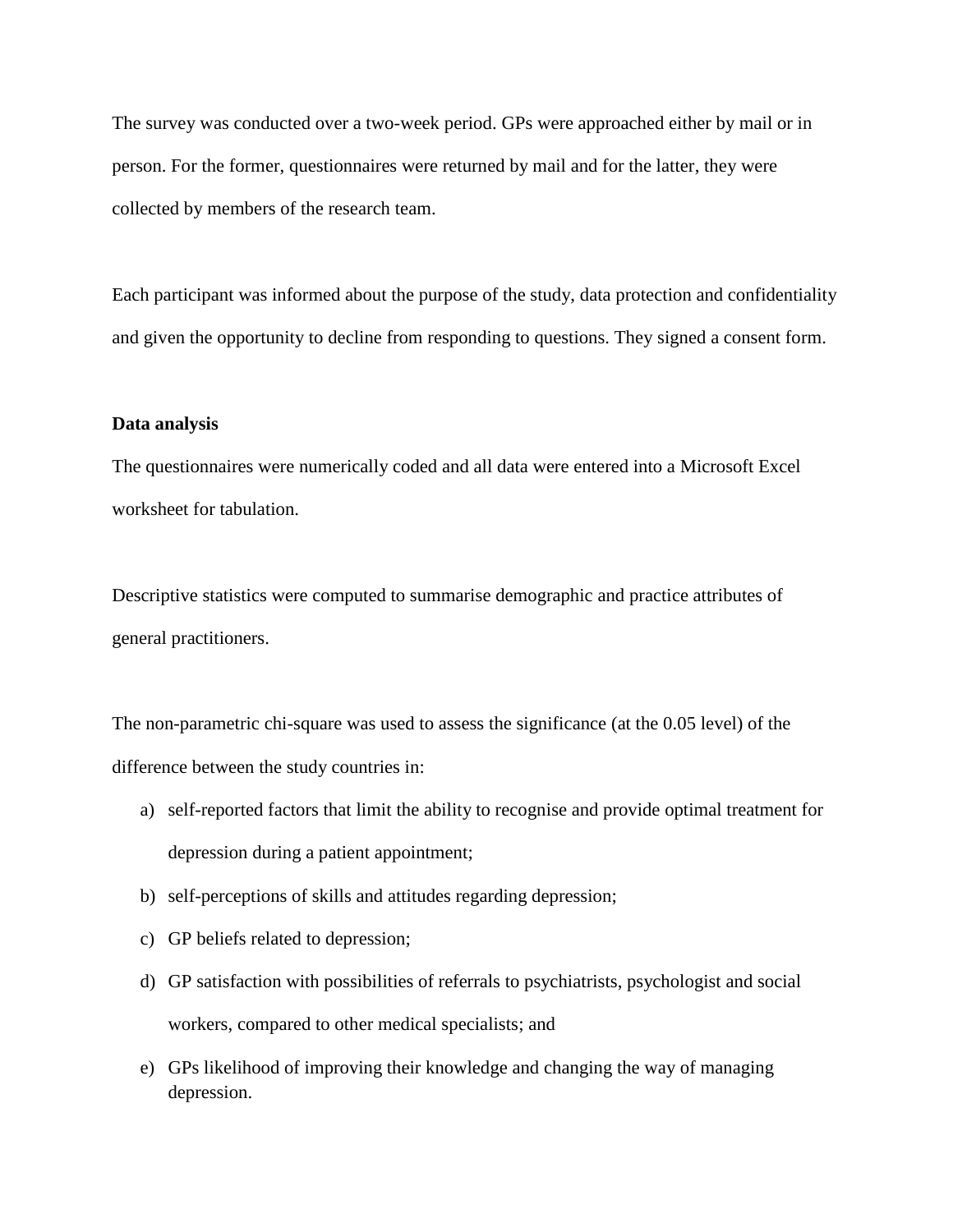The respondents' answers "somewhat limited" and "limited a great deal" were considered as limitations to diagnose and treat depression. Attitudes towards depression were analysed using the five degree Likert scale. As a positive or negative attitude, answers "strongly agree/disagree" or "agree/disagree" were considered for each particular statement. GPs' confidence in managing depression was interpreted as a percentage of those who answered "very confident" or "mostly confident".

To explore the effect of barriers on physician skills and attitudes regarding depression, we used bivariate generalized least squares regression specifying clustered data (by country) and random effects. First, we created indices reflecting barriers, skills and attitudes. For barriers, a summative score was created – if a physician reporting a barrier limiting the diagnosis/treatment of depression either somewhat/a great deal, the barrier was counted as one; the index represents the sum of all barriers on a scale of 0-20. The skill index was created similarly following reverse coding of items 2a-2d (i.e. attaching higher possible scores to positive responses or confidence in a skill); the resulting index ranges 0-16. The attitude index is based on items 2e-2n: neutral responses were dropped and positive/negative responses assigned a yes/no code and then summed; the resulting index ranges from 0-9. For items 2e-2n we also explored the impact of barriers on each item via logistic regression.

#### **Ethical approval**

The study was approved by the Committee for Protection of Human Subjects, University of California at Berkeley (protocol number 2013-07-5480) and by the boards of ethics in participating institutions.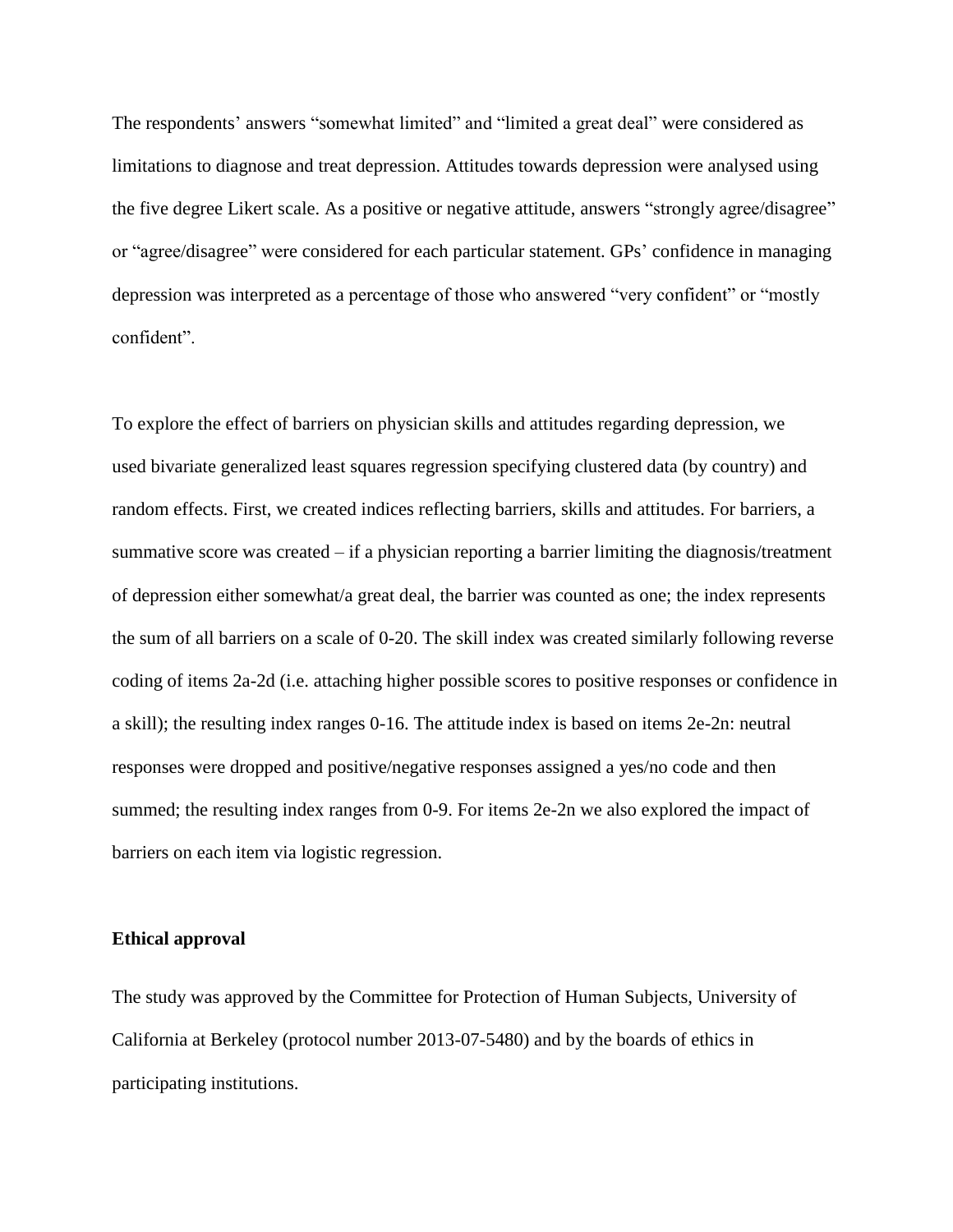## **RESULTS**

#### **GPs' demographics and professional attributes**

Of the 467 general practitioners who participated in this research, 25.7% were from Albania, 6.6% from Bulgaria, 21.4% from Moldova, 20.6% from Romania and 25.7% were from Serbia. Most were female (78.8%), and the age range was between 25 and 74 years, with a mean age of 47.3 years. Two out of three participants (67.2%) worked in an urban primary health care setting, with 19.2 mean years of practice as a general practitioner (Table 1). The average weekly number of patients seen by a single GP ranged from 80.1 in Albania to 185.8 in Serbia. The average weekly number of patients with depression (diagnosed either at consultation or previously diagnosed) ranged from 2.8 in Albania to 12.6 in Serbia. Characteristics of the practice in each country are presented in Table 2.

Insert Table 1 about here

Insert Table 2 about here

## **Self-reported factors that limit the ability to recognise and provide optimal treatment for depression**

Overall, the most common barriers to managing depression in general practice reported by the GPs were those related to patients and organisational factors, such as patient unwillingness to discuss depressive symptoms (92.3%), lack of time for taking an adequate patient history (91.9%), insufficient time for counselling (90.6%), and the patients' reluctance to be referred to a psychiatrist (90.4%). The least common barriers were those related to physicians (lack of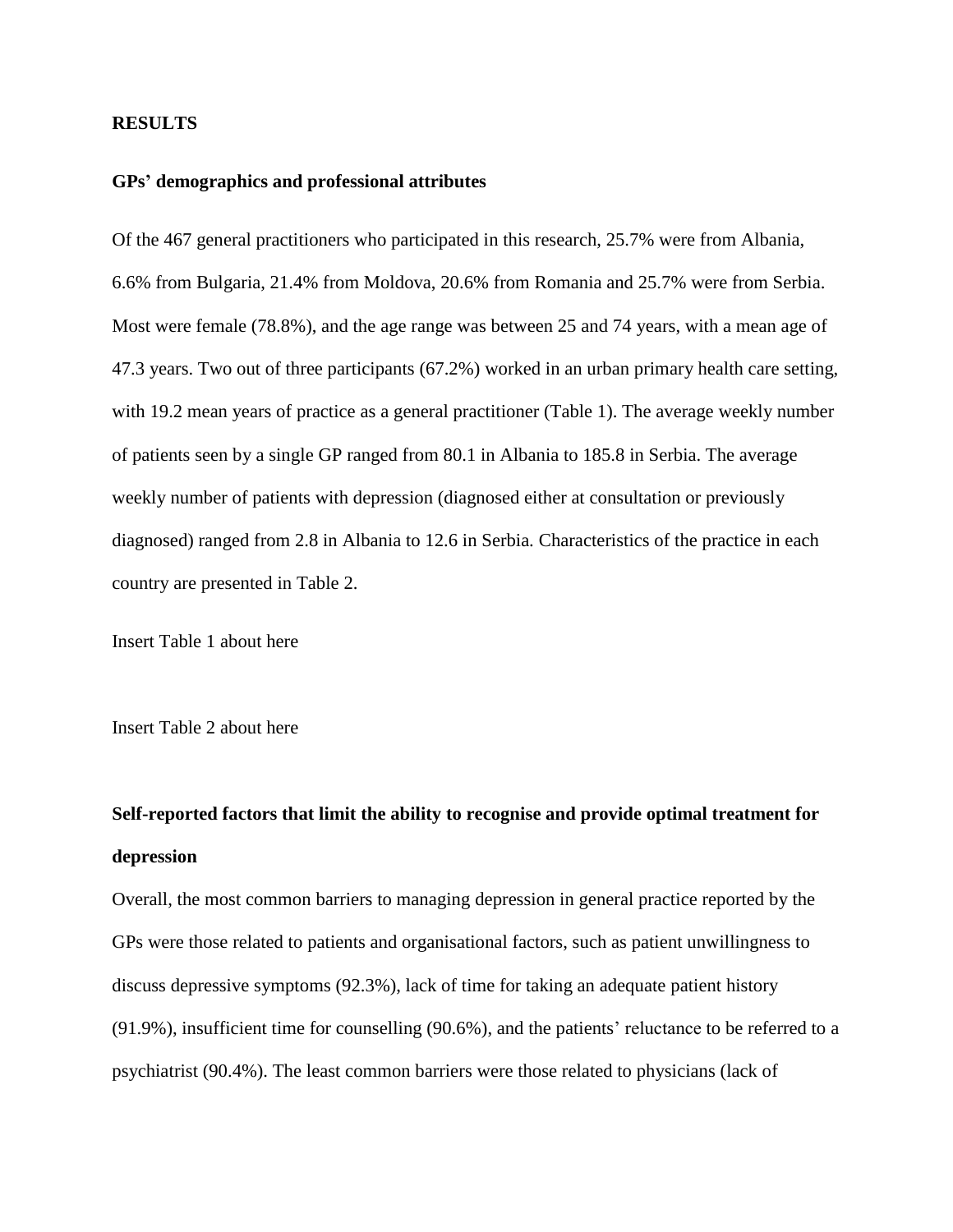motivation for treating depression, 54.0%, and feeling uncomfortable to discuss psychological issues with patients, 57.4%). However, statistical significance was observed for only two patient barriers: 'patient reluctant to begin antidepressant medication' and 'symptoms can be explained by other medical illness'). Lack of statistical significance was observed for only one physician barrier (incomplete knowledge and skills of treatment for depression) and one organisational barrier (patient's insurance coverage limited treatment options). Barriers that limited GPs' ability to recognise and treat depression are summarised in Table 3.

Insert Table 3 about here

## **Self-perceptions of skills and attitudes regarding depression**

Table 4 comprises GPs' perceptions of their skills and attitudes in diagnosing and treating depression. Most respondents (78.4%) agreed that recognising depression was their responsibility, but less than one third (29.6%) considered that they should treat depression. There were highly significant differences in attitudes between the countries in every listed item, except 'I can diagnose depression' and 'I can personally treat depression with counselling'. Table 5 shows significant differences across countries for all listed items in GP beliefs relating to depression (except for the item 'becoming depressed is a natural part of being old'). A very high percentage of respondents felt that dealing with depressed patients was difficult, and over half thought that becoming depressed was the way that people with poor coping mechanisms dealt with difficulties.

Insert Table 4 about here Insert Table 5 about here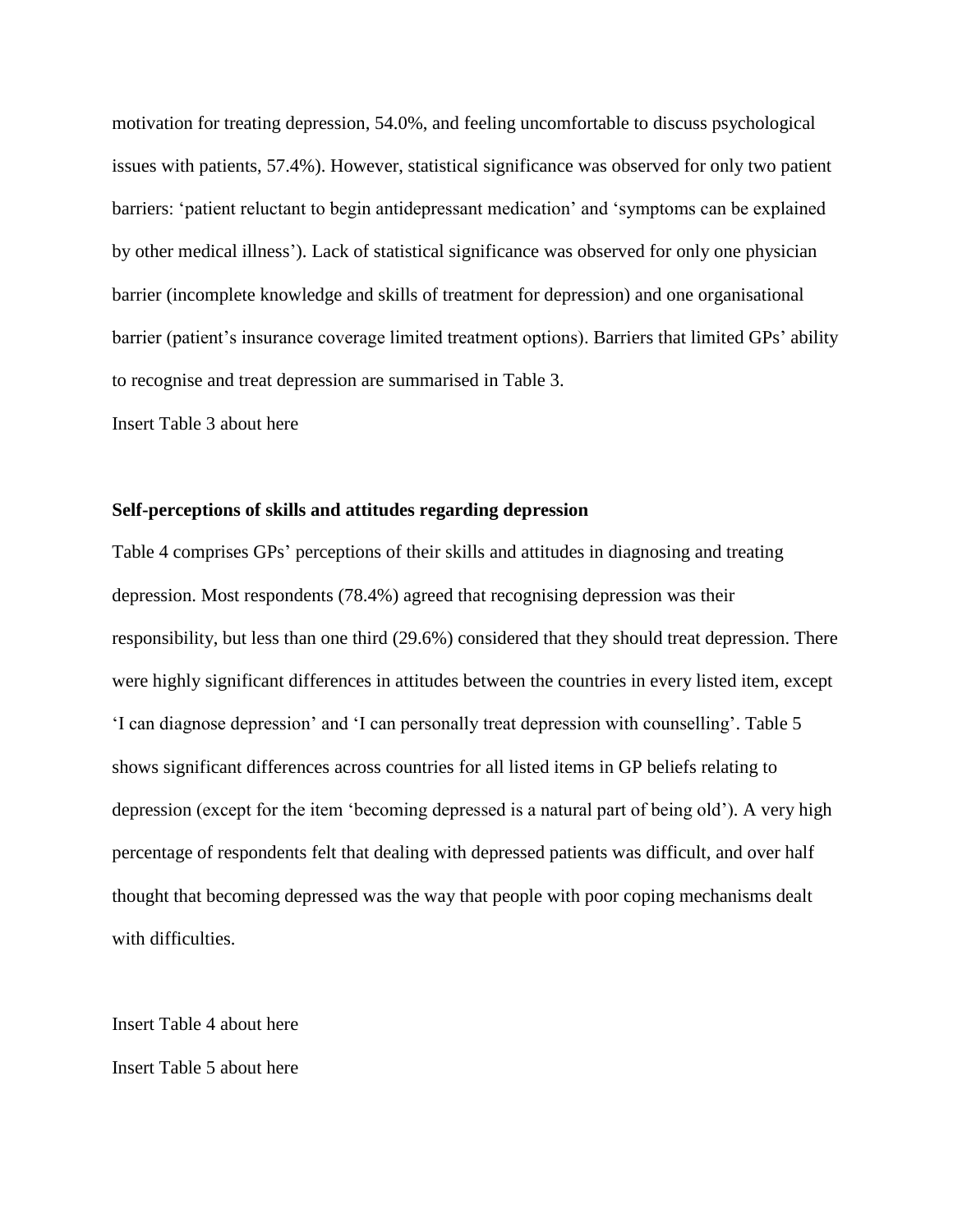#### **Satisfaction with access to specialists**

A significant proportion of GPs (85.3%) was satisfied with access to psychiatrists (compared to other subspecialty). The level of satisfaction was much lower in Serbia, where a significant proportion of GPs (35.9%) were dissatisfied with access to psychiatrists (0% in Albania, 3.7% in Bulgaria, 8.6% in Romania, 15% in Moldova). The level of satisfaction was much lower for access to psychologists or social workers – the proportion of GPs who were dissatisfied ranged from 21% in Albania to 37.5% in Serbia (Table 6).

Insert Table 6 about here

Insert Table 7 about here

## **Likelihood to change the way of recognising and treating depression during the next six months**

Significant differences were found between the countries. Only 20% of GPs from Bulgaria stated that it was very likely or almost certain they would attend training on depression, compared with 90% of GPs from Romania (Table 7). Almost 80% of GPs in Romania said that they would ask patients about depression more often than they were doing before (40% in Serbia). Only 16% of GPs in Bulgaria indicated they would use a depression screening instrument and prescribe antidepressants more often (68% in Moldova for both statements).

In all countries, more than two thirds of GPs suggested that they would consult mental health professionals more often to change the way they recognised or managed depression in the next six months, except Serbia, where only one third of GPs suggested that they would do so (Table 7).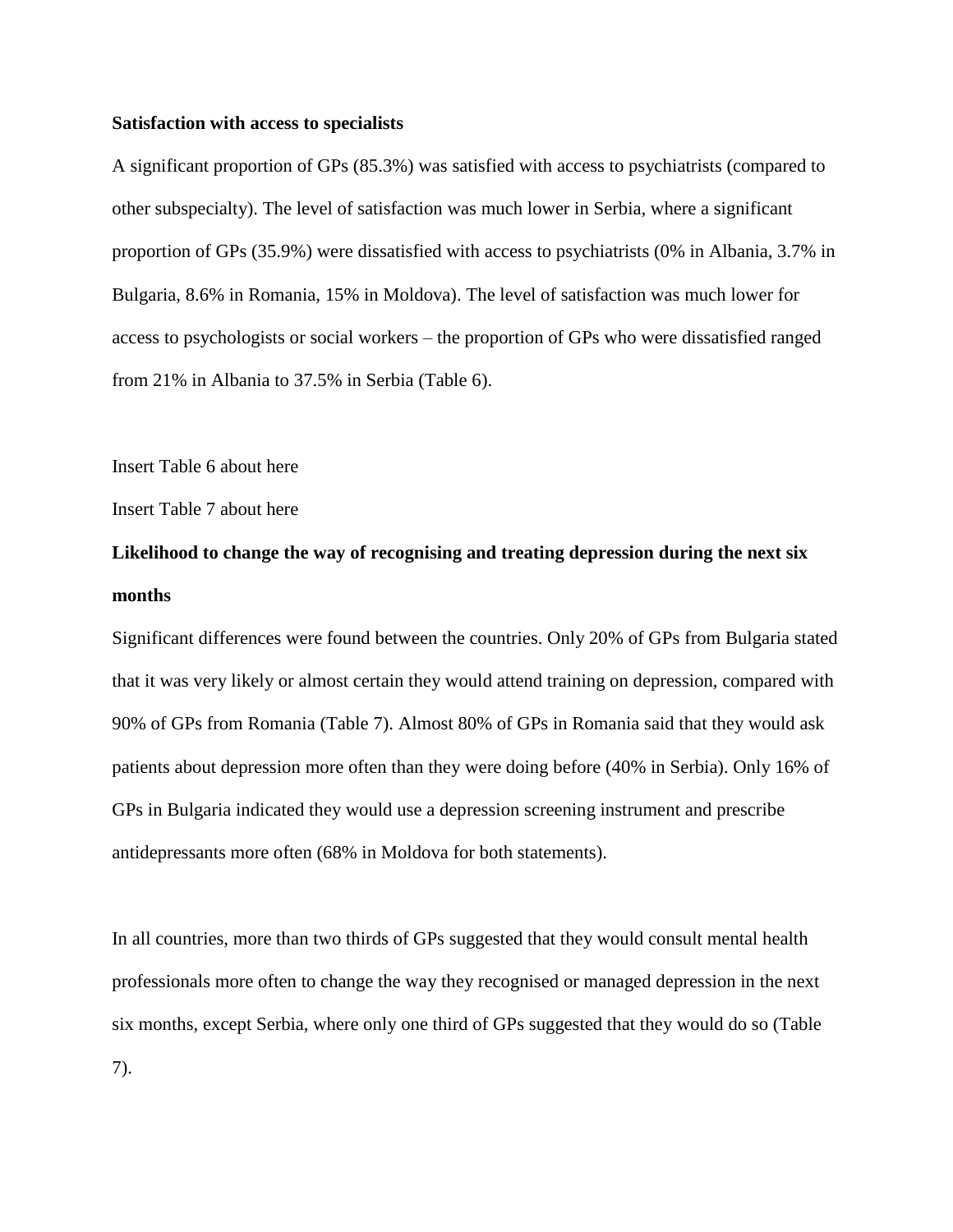#### **Regression analysis**

Country clustered regression models suggest that encountering increased barriers in clinical practice significantly reduce physicians' reported skills and confidence in diagnosing and treating depression  $(\beta = 0.243, \text{p} < 0.001, \text{CI} (-0.309, -0.176))$ . However, such effects are not significant for attitudes  $(\beta=0.021, p=0.424, CI(-0.030, 0.071))$ . Similarly, individual item logistic regressions generally did not suggest that reported barriers influenced attitude related responses (data not shown). Two notable exceptions relate to physicians' attitudes on depression being a natural part of 'old age' (item 2l, OR=1.085, p=0.008, CI  $(1.021, 1.151)$ ) and relating to the admission that work with depressive patients is difficult or heavy going (item 2m, OR=1.206, p=0.047, CI (1.002, 1.451)).

#### **DISCUSSION**

In all five South Eastern European countries enrolled in the study, the reasons for depression under-diagnosis from the GPs' perspective are numerous, and they can be related to patient, general practitioner, and organisational issues. The most common patient-related reasons included patients' unwillingness to talk about symptoms of depression, or to be referred to a mental health specialist. These findings indirectly reflected the fear of the stigma of mental disorders. The next most common patient-related reason was GPs' insufficient knowledge and skills for diagnosing and treating depression. At the same time, a lack of motivation to deal with depression was the least reported reason among GPs.

The most common organisational barriers included insufficient time to dedicate to each patient, including those with symptoms of depression, and practice workloads. According to the WHO,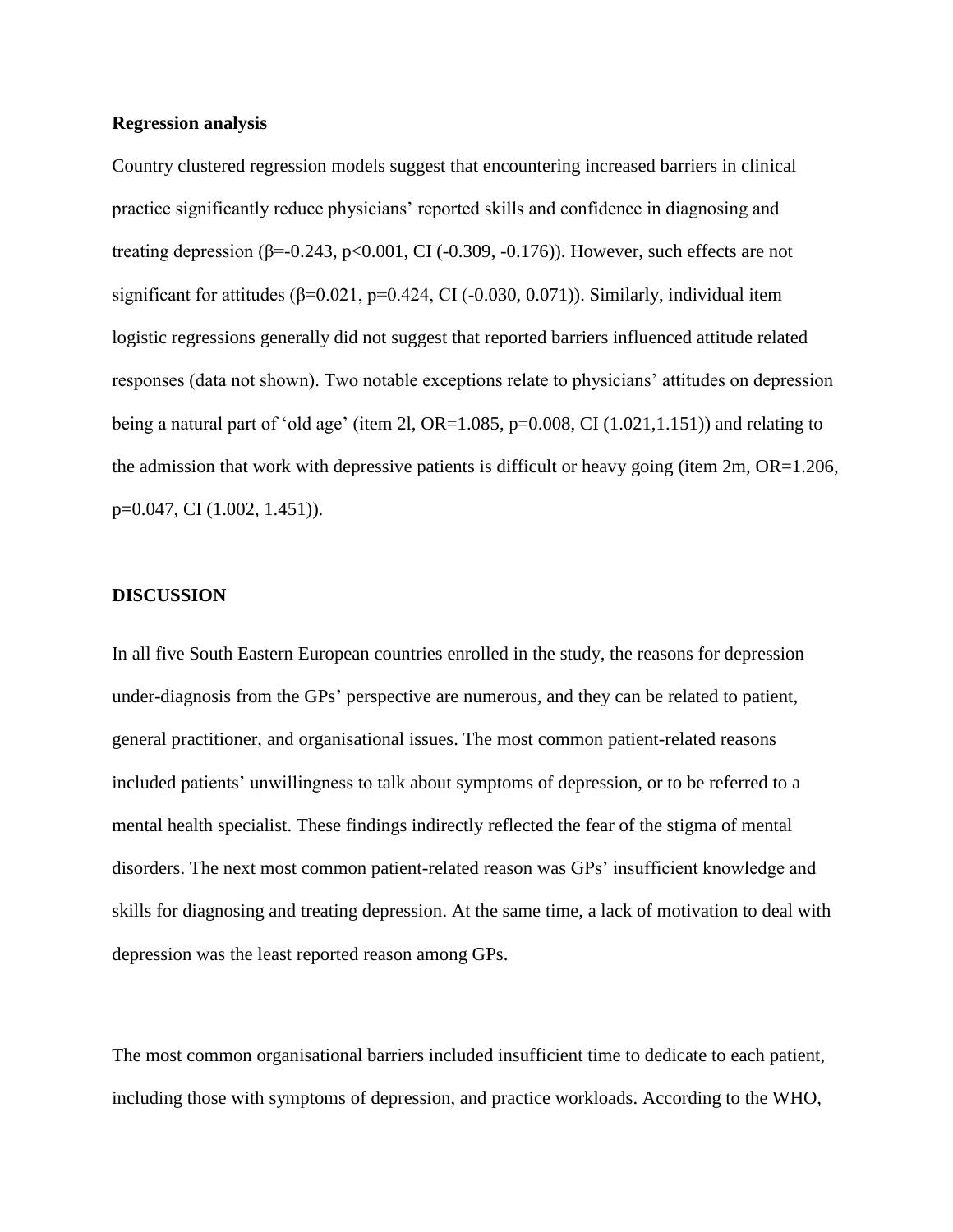the density of physicians per 1,000 population in the study countries was (in the last year of available data): 1.1 in Albania, 3.9 in Bulgaria, 3.0 in Moldova, 2.4 in Romania and 2.1 in Serbia. These figures compare, for example, with 3.9 in Sweden, 3.9 in Germany, 3.2 in France, and 2.8 in the UK (WHO, 2016). Despite the lowest density rate occurring in Albania, which was almost four times lower than in Bulgaria, according to our study, GPs in Albania have the lowest number of patients. The number of patients in Albania was three times lower than in Serbia, but there were similar complaints about inadequate time dedicated for each patient.

The pathways to care studies revealed that in Eastern European countries, new patients frequently made a direct approach to psychiatric services and GPs had a limited role as "gatekeepers" (Gater et al., 2005). The delay between the first consultation with a GP and contact with psychiatrists is small, less than one month in Eastern European countries, but this shows the low rate of involvement of GPs in treatment (Volpe, Mihai, Jordanova, & Sartorious, 2015). GPs provide no treatment for new patients, or only sedatives and hypnotics, with antidepressants being rarely prescribed (Gater et al., 2005).

Despite the density of psychiatrists per 10,000 population being highest in Serbia and lowest in Albania (Albania 0.1, Bulgaria 0.8, Moldova and Romania 0.6, Serbia 0.7) (World Health Organisation, 2015), according to the study findings, the access to a mental health specialist is most difficult in Serbia and easiest in Albania. These findings, taking into account different health systems in the study countries and potential selection bias, could also lead to the conclusion that the problem of adequate health care was not related to human resources exclusively, but that existing human resources have not been used in the most efficient way. For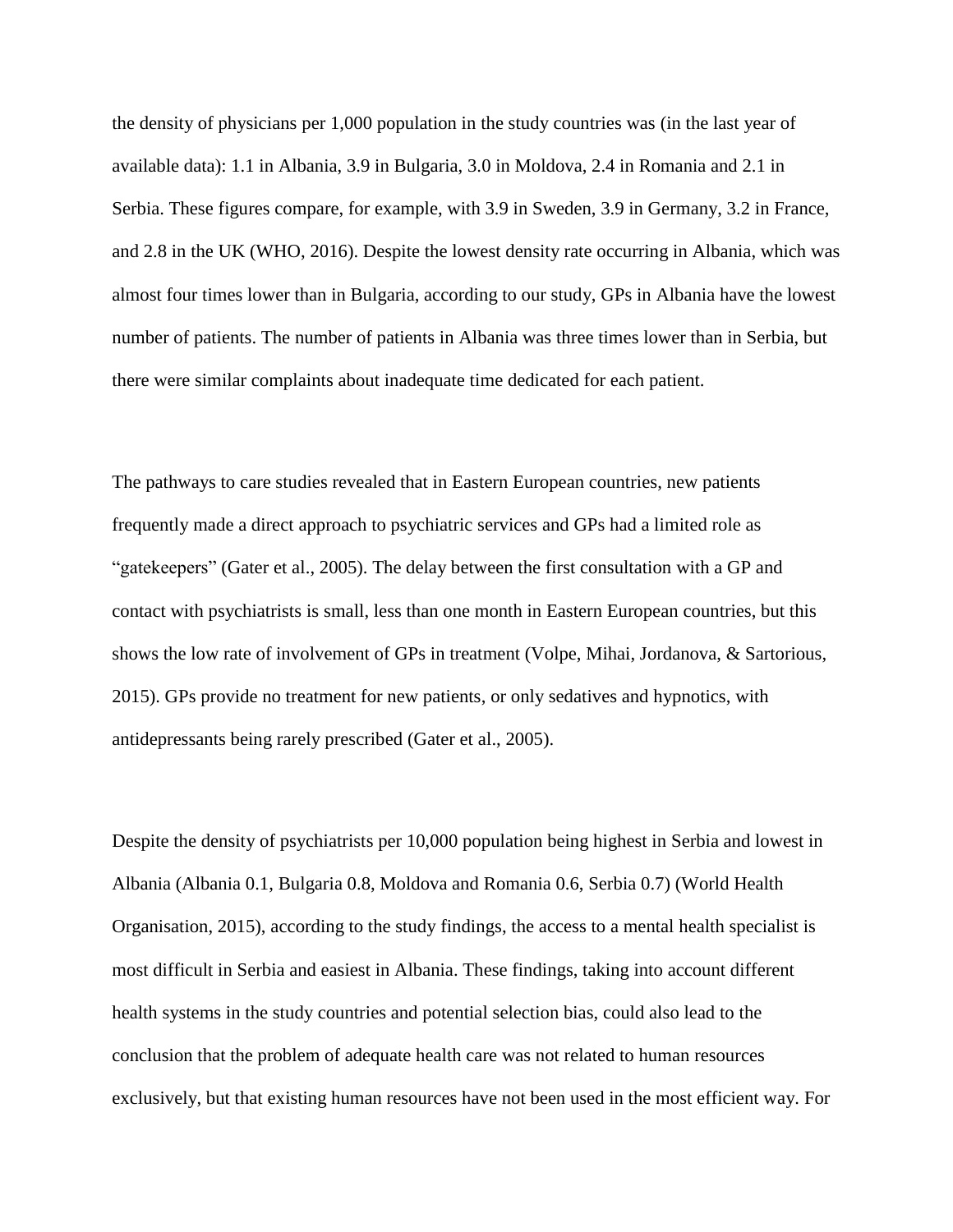example, psychiatrists in Serbia are predominantly available in secondary and tertiary health centres and psychiatric institutions (according to legislation, primary care centres, the predominant mode of primary health care in Serbia, can have one psychiatrist only if the population served by the centre (municipality) has more than 40,000 inhabitants. However, the majority of municipalities in Serbia have less than 40,000 inhabitants.

Nearly 80% of GPs in the five study countries (ranging from 66% in Albania to 85% in Moldova and Serbia) think diagnosing depression is their responsibility and approximately 70% believe they can do that (from 66% in Moldova to 75% in Albania). However, only 30% of GPs thought they were responsible for treating depression (from 13% in Romania to 44% in Serbia) and approximately 40% considered that they were capable of doing so, with medications (from 24% in Moldova to 63% in Serbia), and 44% with counselling (from 33% in Romania to 50% in Bulgaria).

A range of factors (patient, doctor, practice) contribute to the under-recognition and less than optimal management of depression in general practice (Richards, Ryan, McCabe, Groom, & Hickie, 2004). Patient factors include comorbidity and embarrassment; doctor factors include inadequate knowledge and skills; practice factors include inadequate consultation time and insufficient access to specialised mental health resources (Williams et al., 1999).

Knowledge among GPs of mental disorders may vary from country to country and depends on the amount and quality of training received both at under- and postgraduate levels (James, Jenkins, Lawani, & Omoaregba, 2010). Developing a focused medical educational program that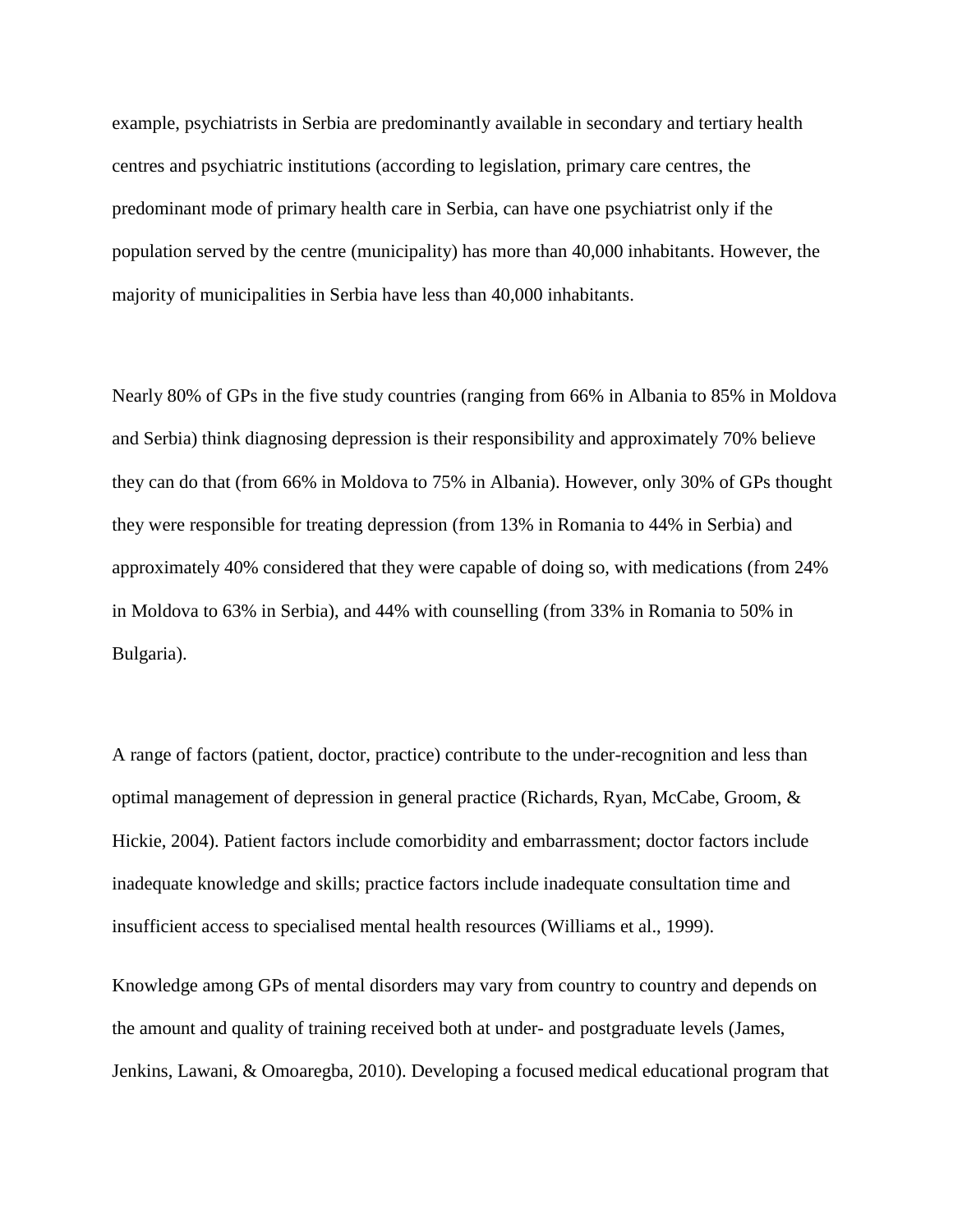motivates GPs to play a role in depression care is necessary to enhance recognition and treatment of depression, as suggested, for example, by studies in Japan (Ohtsuki et al. 2012), France (Mercier et al. 2010), and Australia (Richards et al. 2004). However, participation in mental health training by GPs appears to be related to their attitudes toward depressed patients and to their confidence and abilities to diagnose and manage common mental disorders effectively (Williams et al., 1999). On the other hand, the majority (54%) of GPs in this study thought depression was a result of recent personal misfortunes, and a way that people with poor coping strategies dealt with difficulties. Three quarters of GPs thought working with depressed patients was difficult.

Serbia clearly showed a different situation with respect to other countries. According to the regulations regarding human resources in health care institutions in Serbia, primary health care centres can have one psychiatrist or neuropsychiatrist per 40, 000 inhabitants (Republic of Serbia, Ministry of Health, 2006b). The result is that a great number of primary health care centres do not have a psychiatrist, and patients with mental health disorders are referred to higher levels of health care. It should also be noted that there are no institutions specifically intended for mental health at the primary care level.

The study has several limitations. Purposive sampling might not have allowed the generalisability of the findings to apply to all GPs in the five study countries. Moreover, in all the study countries except Albania and Moldova, the study was undertaken in one region only, not allowing consideration for differences within the countries. Despite the advantages of the quantitative approach used in the study, some potentially valuable experiences and opinions of the GPs remained unexplored, as they could be assessed by a qualitative study only. We only ran bivariate regression models to explore the impact of barriers on skills/attitudes, however, by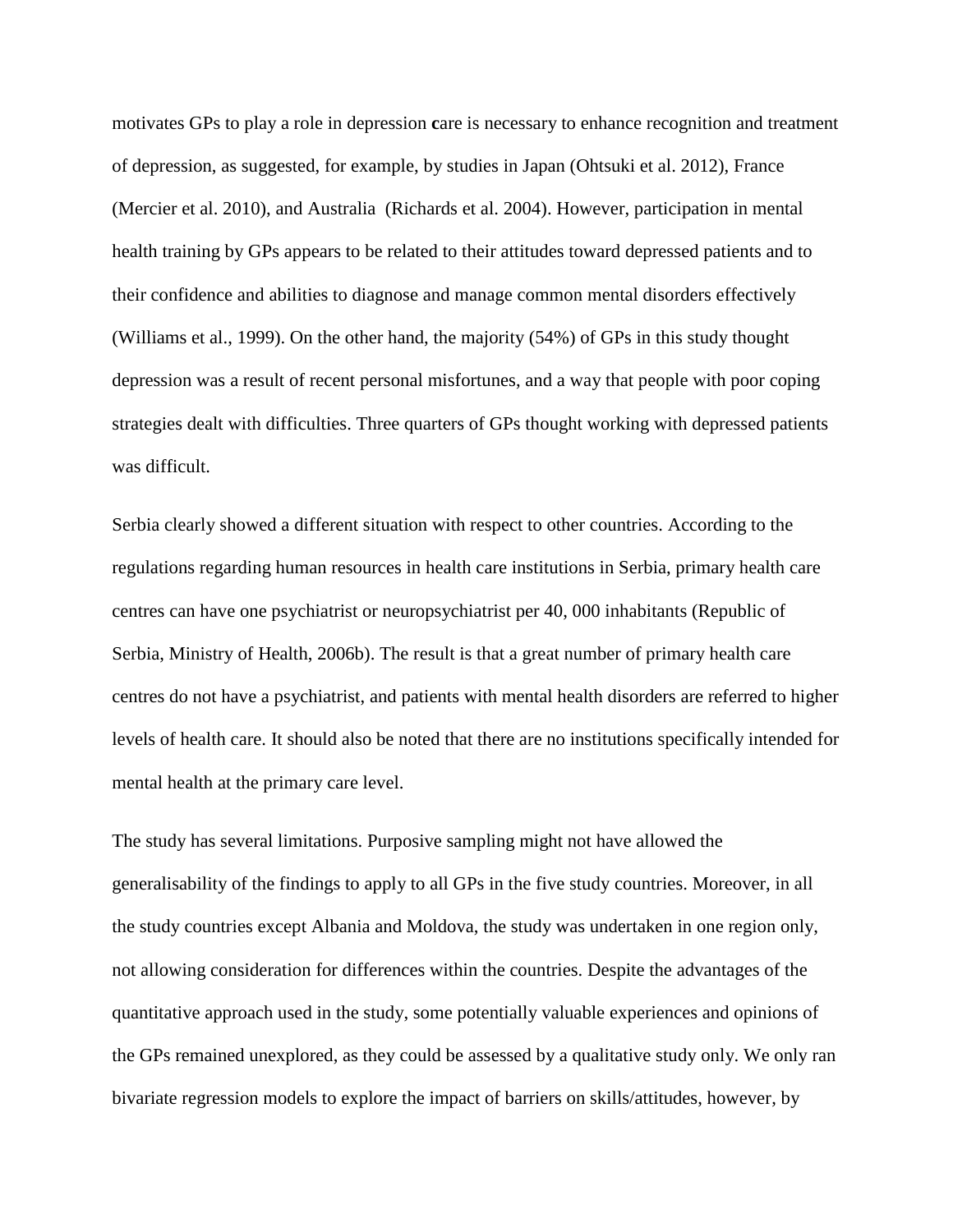clustering by country, we are confident that we have captured most substantive levels of variability within our data. The lack of significant results regarding attitudes is possibly due to the way in which the summative attitude scoring/recoding of items was undertaken.

## **CONCLUSION**

These findings suggest that the barriers to diagnosing and treating depression reported by GPs are numerous. Improvement of the organisation of mental health care in all five countries should be prioritised. It should include better training for GPs in depression diagnosis and treatment, availability of mental health care specialists at the primary care level, with ensured equal and easy access for all patients, and the removal of potential legal barriers which prevent GPs from offering diagnosis, and treatment, of depression at the primary care level.

## **ACKNOWLEDGMENTS**

The authors would like to thank to Ms. Claire McLellan, Institute for Global Health and Development, Queen Margaret University Edinburgh, for language and grammatical editing, and Dr. Karin Diaconu, of the same Institute, for statistical analysis. They would also like to thank the participants who gave up their time to take part in the study.

The study was supported financially by the National Institute of Health, NIH Fogarty International Center grant number 1D43TW009122-01) as a part of the University of California at Berkeley project Research Training: Socio-Economics of Mental Health Service Delivery in South-Eastern Europe.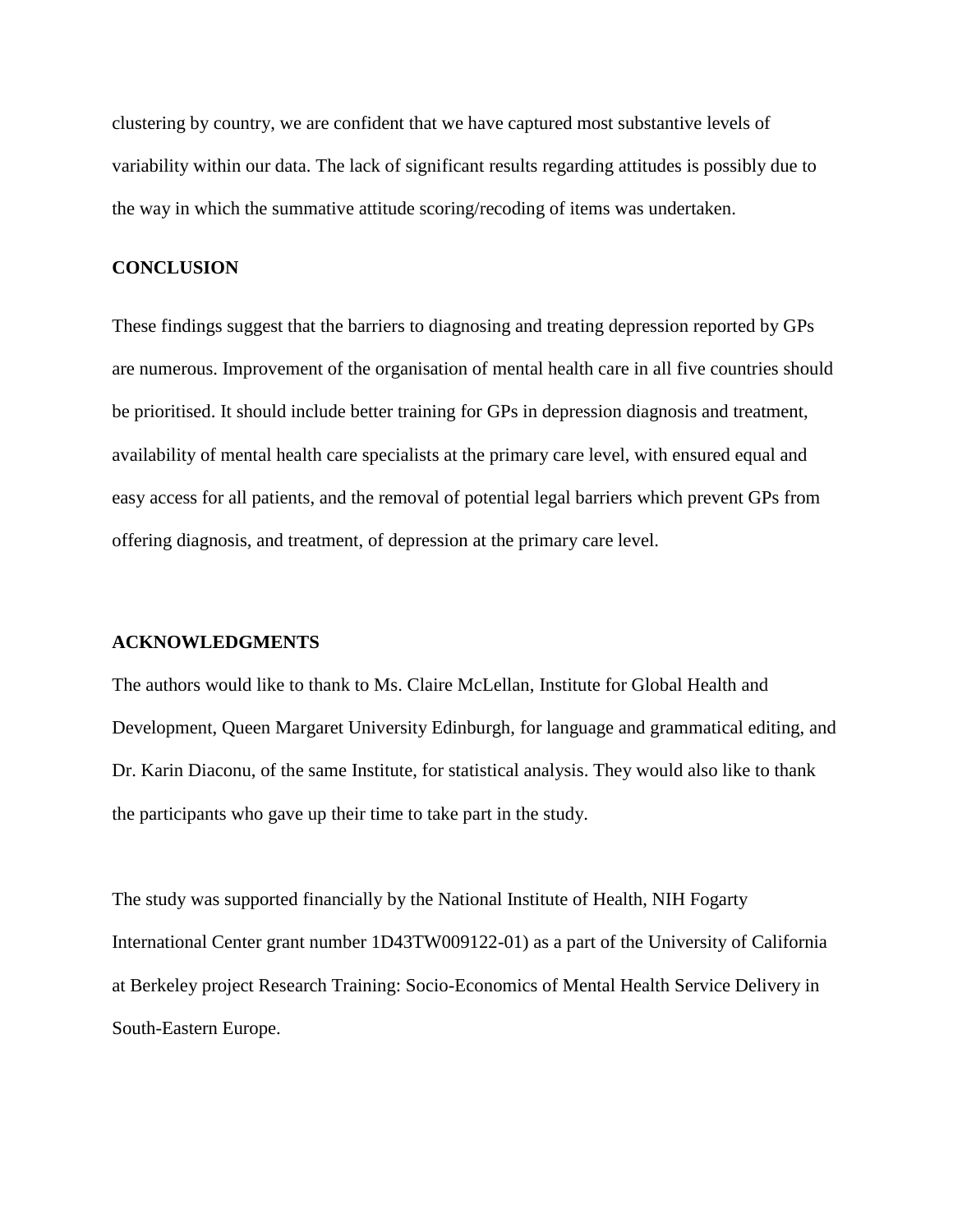## **REFERENCES**

Ahmad, H. H., (2013). Obstacles facing primary health care physicians in diagnosing and managing depressed patients in the Tabuk area Saudi Arabia. *Middle East J Fam Med*; 11(2): 4- 9.

Cepoiu, M., McCusker, J., Cole, M. G., Sewitch, M., Belzile, E., Ciampi, A., (2007). Recognition of Depression by Non-psychiatric physicians - A systematic literature review and meta-analysis. *J Gen Intern Med*, 23: 25-36.

Gater, R., Jordanova, V., Maric, N., Alikaj, V., Bajs, M., Cavic, T., … Sartorius N., (2005). Pathways to psychiatric care in Eastern Europe. *Brit J Psychiat*, 186: 529-135.

Global Burden of Disease Study 2013 Collaborators (2015). Global, regional, and national incidence, prevalence, and years lived with disability for 301 acute and chronic diseases and injuries in 188 countries, 1990–2013: a systematic analysis for the Global Burden of Disease Study 2013. *Lancet*, 386: 743–800.

Haddad, M., Menchetti, M., Walters, P., Norton, J., Tylee, A., Mann, A., (2012). Clinicians' attitudes to depression in Europe: a pooled analysis of Depression Attitude Questionnaire findings. *Fam Pract,* 29: 121-130.

Hawton, K., Casañas i Commabela, C., Haw, C., Saunders, K., (2013). Risk factors for suicide in individuals with depression: A systematic review. *J Affect Disorders,* 147: 17-28.

Henke, R. M., Chou, A. F., Chanin, J., Zides, A. B., Hudson Scholle, S., (2008). Physician attitude toward depression care interventions: Implications for implementation of quality improvement initiatives. *Implement Sci,* 3: 40.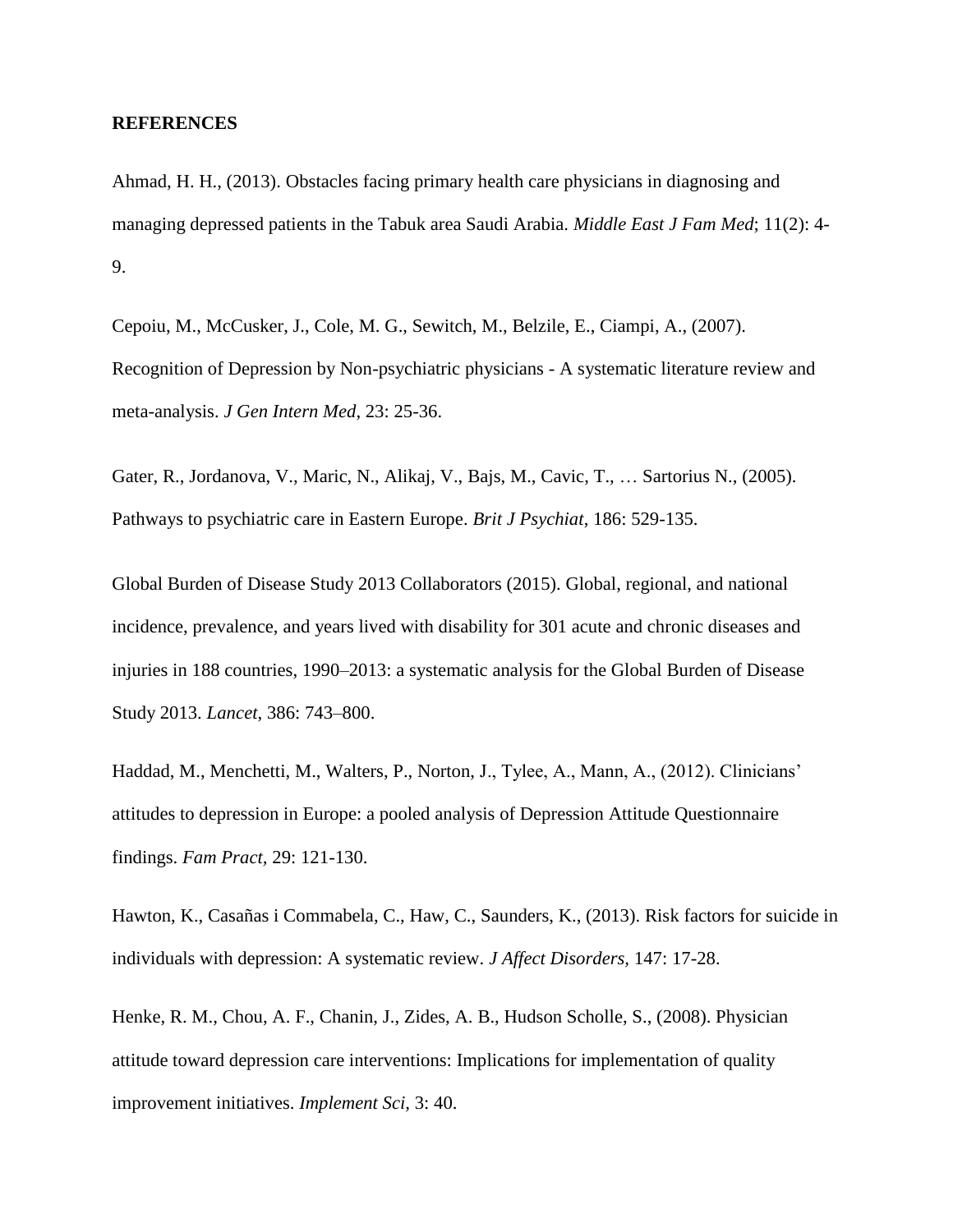Institute of Public Health of Serbia., (2017). *Health statistics yearbook of the Republic of Serbia 2016*. Belgrade: Institute of Public Health of Serbia.

James, B. O., Jenkins, R., Lawani, A. O., Omoaregba, J. O., (2010). Depression in primary care: the knowledge, attitudes and practice of general practitioners in Benin City, Nigeria. *S Afr Fam Pract*, 54 55-60.

Karampampa, K., Borgstrom, F., Jonsson, B., (2011). Economic burden of depression on society. *Medicographia*, 33: 163-168.

Lepine, J. P., Briley, M., (2011). The increasing burden of depression. *Neuropsychiat Dis Treat,*  $7(7): 3-7.$ 

Lisulov, R., Nedic, A., (2006). *Problems of diagnostics and treatment of depression in primary health care institutions in Vojvodina* [in Serbian]. Novi Sad: University of Novi Sad, Faculty of Medicine.

[Mercier, A.](javascript:__doLinkPostBack(), [Kerhuel, N.](javascript:__doLinkPostBack(), [Stalnikiewitz, B.](javascript:__doLinkPostBack(), [Aulanier, S.](javascript:__doLinkPostBack(), [Boulnois, C.](javascript:__doLinkPostBack(), [Becret, F.](javascript:__doLinkPostBack(), [Czernichow, P.](javascript:__doLinkPostBack() (2010). Obstacles to effective treatment of depression. A general practitioners' postal survey in the north-west region of France. *Encephale,* 36 (Suppl 2): D73-82.

Mitchell, A. J., Vaze, A., Rao, S., (2009). Clinical diagnosis of depression in primary care: a meta-analysis. *Lancet*, 374: 609–19.

National Centre of Public Health and Analyses, 2017. Healthcare, 2017. Sophia: National Centre of Public Health and Analyses.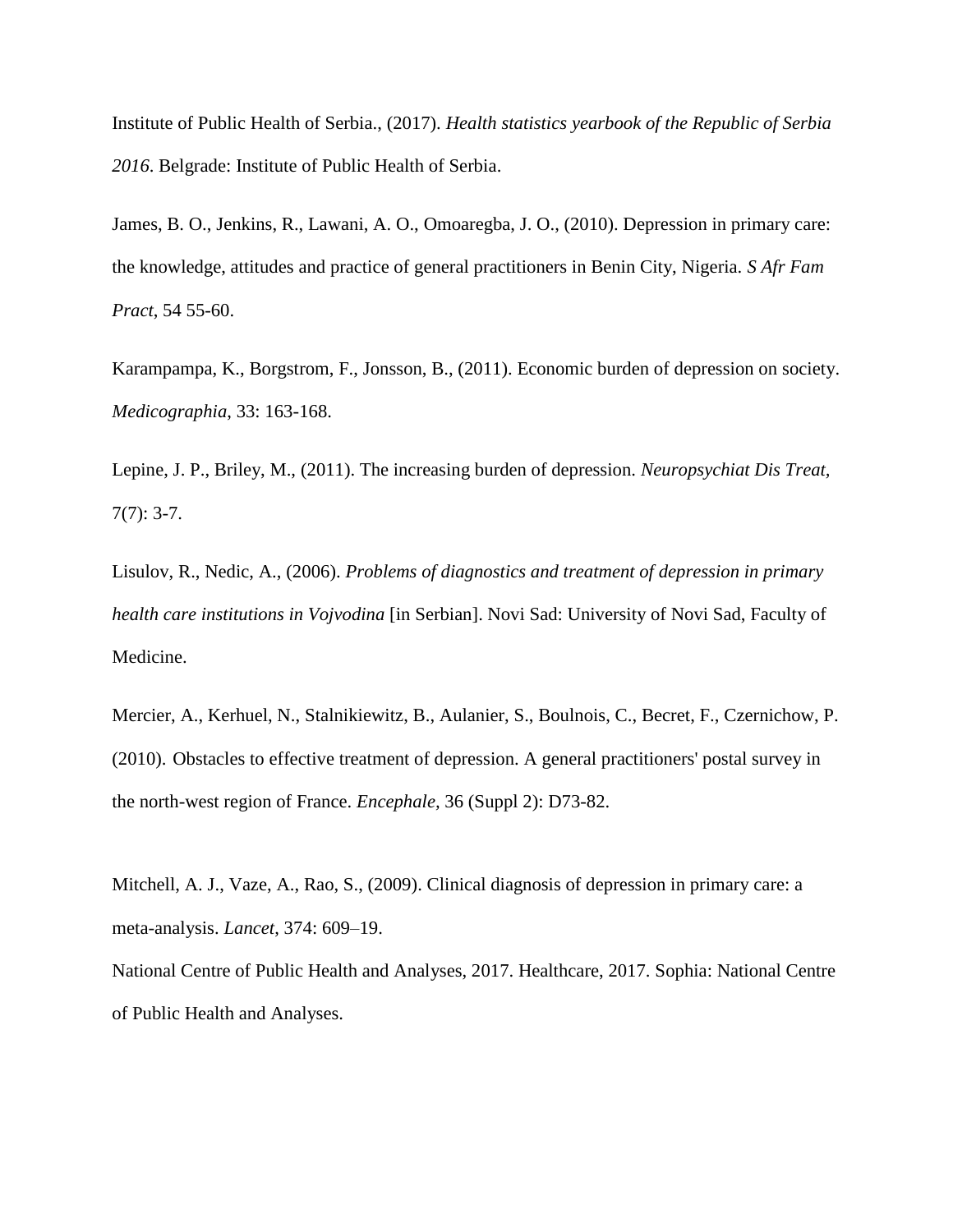National Collaborating Centre for Mental Health, (2010). *The Treatment and management of depression in adults (updated edition). NICE Clinical Guidelines No. 90*. Leicester: British Psychological Society & Royal College of Psychiatrists.

Nimalasuriya, K, Compton, M.T., Guillory, V.J., (2009). Screening adults for depression in primary care: a position statement of the American college of preventive medicine. *J Fam Practice*, 56: 535-538.

[Ohtsuki,](javascript:__doLinkPostBack() T., [Kodaka,](javascript:__doLinkPostBack() M., [Sakai,](javascript:__doLinkPostBack() R., [Ishikura,](javascript:__doLinkPostBack() F., [Watanabe,](javascript:__doLinkPostBack() Y., [Mann,](javascript:__doLinkPostBack() A., [Haddad,](javascript:__doLinkPostBack() M., [Yamada,](javascript:__doLinkPostBack() [M.](javascript:__doLinkPostBack(), [Inagaki,](javascript:__doLinkPostBack() M., (2012). Attitudes toward depression among Japanese non-psychiatric medical doctors: a cross-sectional study. *BMC Res Notes.*5: 441.

Prince, M., Patel, V., Saxena, S., Maj, M., Maselko, J., Phillips, M., et al. (2007). No health without mental health. *Lancet,* 370: 859-877.

Rechel, B., Schwalbe, N., McKee, M., (2004). Health in South-Eastern Europe: a troubled past, an uncertain future. *Bull World Health Organ*, 82: 539-46.

Republic of Serbia, Ministry of Health, 2005. Healthcare law. Official Gazette of the Republic of Serbia, no. 107.

Republic of Serbia, Ministry of Health, 2006. Decree on the plan of the healthcare institution network. Official Gazette of the Republic of Serbia, no 42.

Republic of Serbia, Ministry of Health, 2006. Rule book on closer conditions for healthcare activities in heath institutions and other forms of health service. Official Gazette of the Republic of Serbia, no. 43.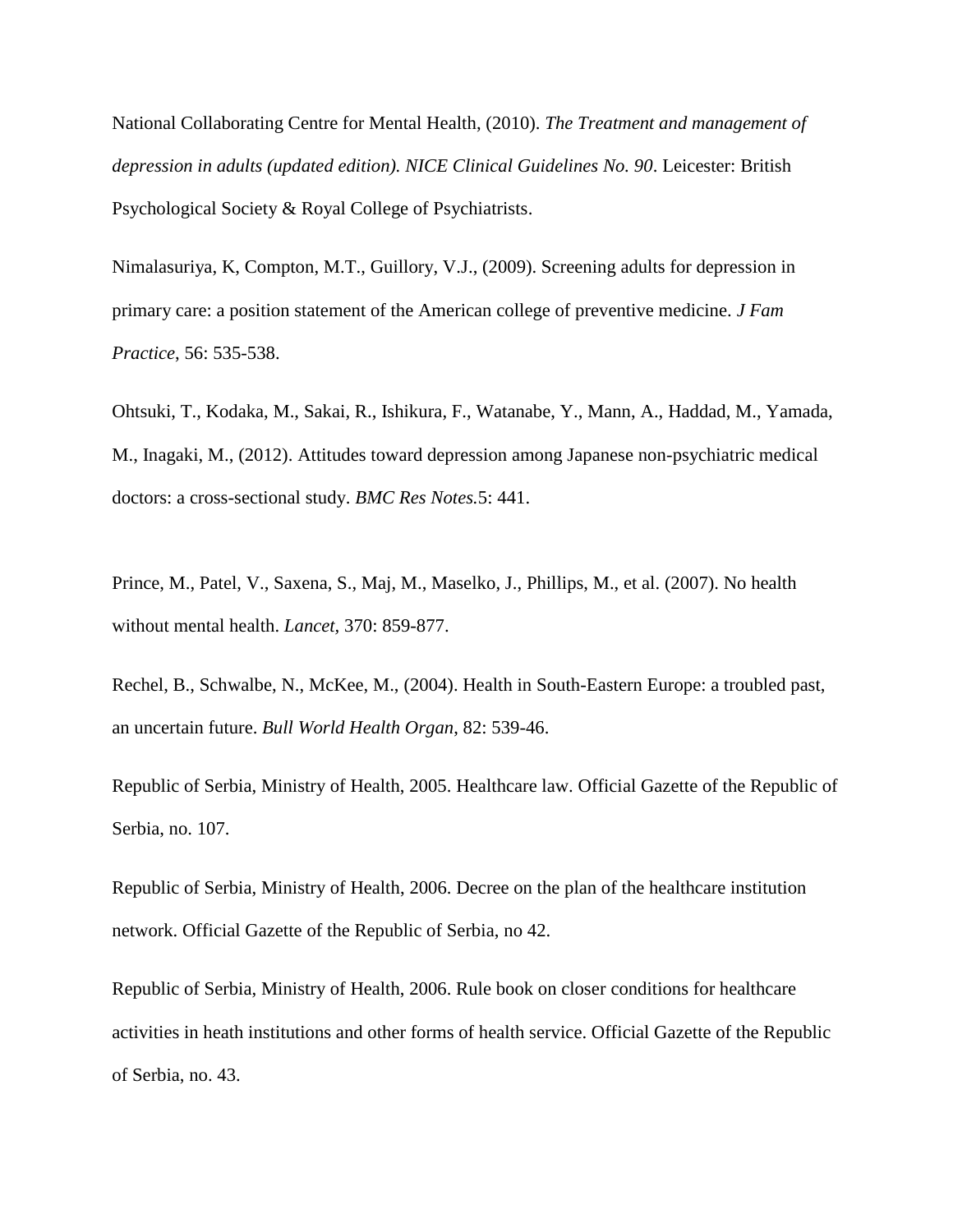Richards, J. C., Ryan, P., McCabe, M. P., Groom, G., Hickie, I. B., (2004) Barriers to the effective management of depression in general practice. *Aust NZ J Psychiat*, 38: 795-803.

Rihmer, Z., (2007). Suicide risk in mood disorders*. Curr Opin Psychiat*, 20: 17-22.

Siu, A. L., & US Preventive Services Task Force (2016). Screening for depression in adults

US Preventive Services Task Force recommendation statement. *JAMA*, 315: 380-387.

Schumann, I., Schneider, A., Kantert, C., Löwe, B. and Linder, K., (2012). Physicians' attitudes, diagnostic process and barriers regarding depression diagnosis in primary care: a systematic review of qualitative studies. *Fam Pract*, 29(3):255-63.

Sobocki, P., Jonsson, B., Angst, J., Rehnberg, C., (2006) Cost of depression in Europe. *J Ment Health Policy Econ,* 9: 87-98.

Volpe, U., Fiorillo, A., Luciano, M., Del Vecchio, V., Palumbo, C., Calò, S., et al. (2014). Pathways to mental health care in Italy: Results from a multicenter study. *Int J Soc Psychiat,* 60(5): 508-513.

Volpe, U., Mihai, A., Jordanova, V., Sartorius, N., (2015). The pathways to mental healthcare worldwide: a systematic review. *Curr Opin Psychiat*, 28: 299-306.

Wang, P. S., Lane, M., Olfson, M., Pincus, H. A., Wells, K. B., Kessler, R. C., (2005). Twelvemonth use of mental health service in the United States: results from the National Comorbidity Survey Replication. *Arch Gen Psychiat*, 62: 629-40.

Williams, J. W., Rost, K., Dietrich, A. J., Ciotti, M. C., Zyzanski, S. J., Cornell, J., (1999). Primary care physicians' approach to depressive disorders. *Arch Fam Med,* 8: 58-67.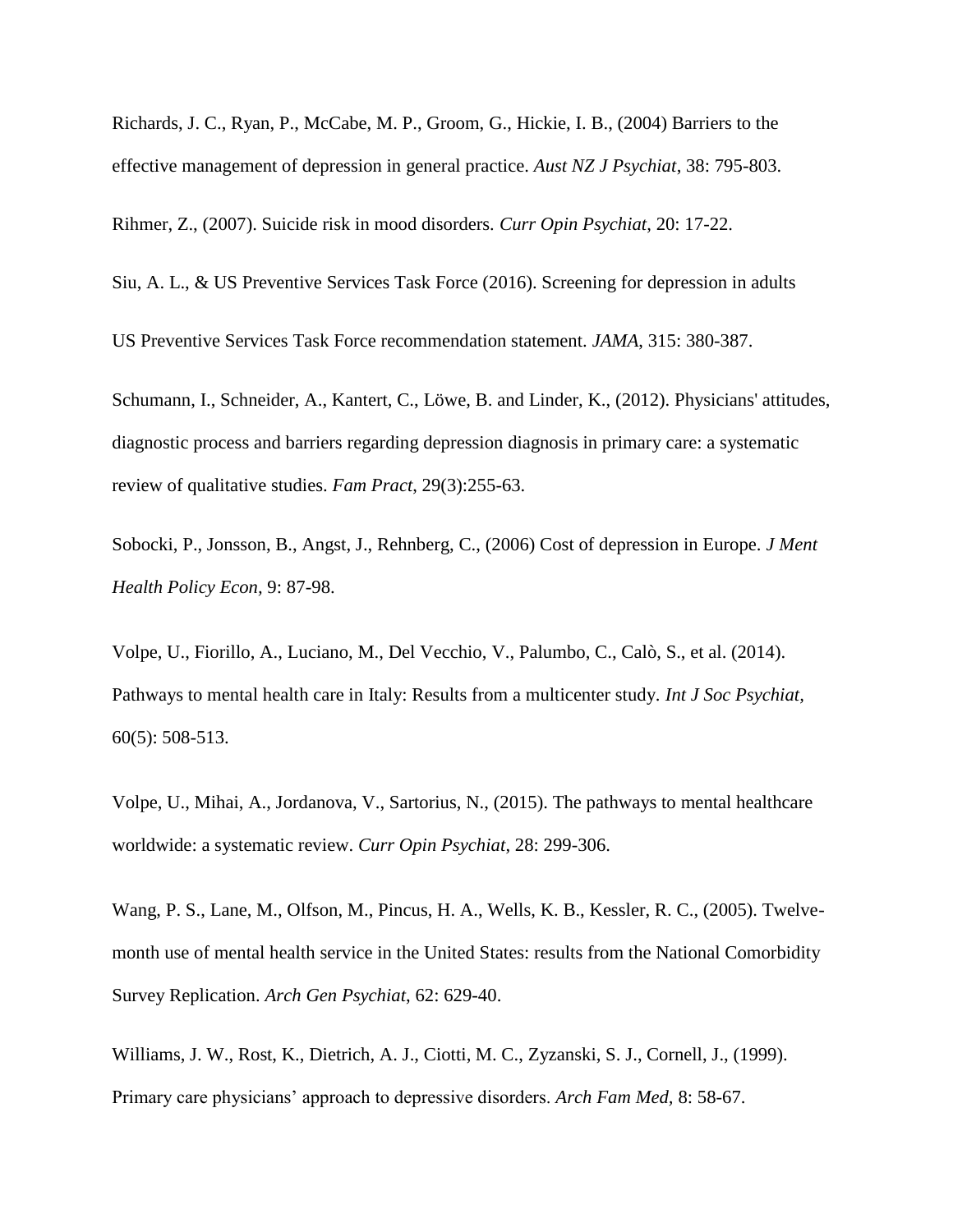World Health Organisation. (2014). *Preventing suicide: a global imperative.* Geneva: World Health Organization.

World Health Organisation (2015). *World Health Statistics 2015*. Geneva: World Health Organisation.

World Health Organisation. (2016). *World Health Observatory Data Depository*. Retrieved from:<http://apps.who.int/gho/data/node.main.A1444>

World Health Organisation. (2017). *Depression and Other Common Mental Disorders Global Health Estimates*. Geneva: World Health Organization.

Wulsin, L.R., Vaillant, G.E., Wells, V.E., (1999). A systematic review of the mortality of depression. *Psychosom Med,* 61: 6–17.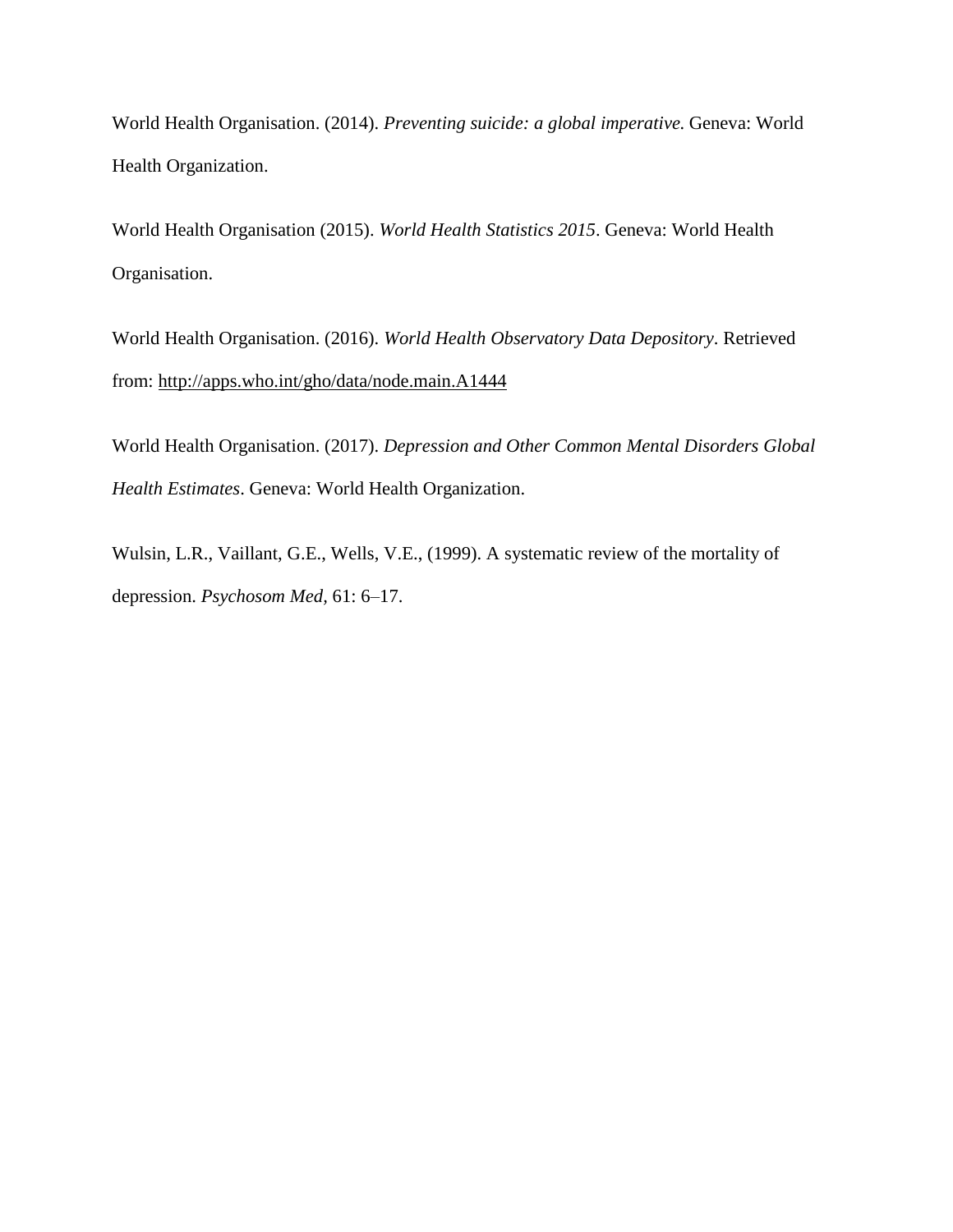|                         |                     | Albania    | Bulgaria  | Moldova   | Romania    |                  | Total      |
|-------------------------|---------------------|------------|-----------|-----------|------------|------------------|------------|
|                         |                     | $(n=120)$  | $(n=31)$  | $(n=100)$ | $(n=96)$   | Serbia $(n=120)$ | $(n=467)$  |
|                         |                     | $n$ (%)    | $n$ (%)   | $n$ (%)   | $n$ (%)    | $n$ (%)          | $n$ (%)    |
| Gender                  | Male                | 36(30.0)   | 12(38.7)  | 12(12.0)  | 12(12.5)   | 27(22.5)         | 99(21.2)   |
| $(\% )$                 | Female              | 84 (70.0)  | 19(61.3)  | 88 (88.0) | 84 (87.5)  | 93 (77.5)        | 368 (78.8) |
| Mean age, years<br>(SD) |                     | 44.2(11.2) | 48.6(5.1) | 47.6(9.5) | 49.5(9.7)  | 48.0(8.4)        | 47.3(9.7)  |
| Type of                 | Urban               | 108(90.0)  | 24(77.4)  | 50(50.0)  | 60(62.5)   | 72(60.0)         | 314(67.2)  |
| setting<br>(%)          | Rural               | 12(10.0)   | 7(22.6)   | 50(50.0)  | 36(37.5)   | 48 $(40.0)$      | 153 (32.8) |
| Average years of        | practice as GP (SD) | 18.0(12.0) | 14.4(3.4) | 20.2(8.9) | 22.1(11.2) | 18.4(8.7)        | 19.2(10.1) |
| Refusal rate (%)        |                     | 4          | 80        | 23        | 12         | $\ast$           |            |

**Table 1** Demographic attributes of general practitioners (GPs)

<sup>\*</sup>As the GPs were approached by the management of their institutions, the response rate was not recorded.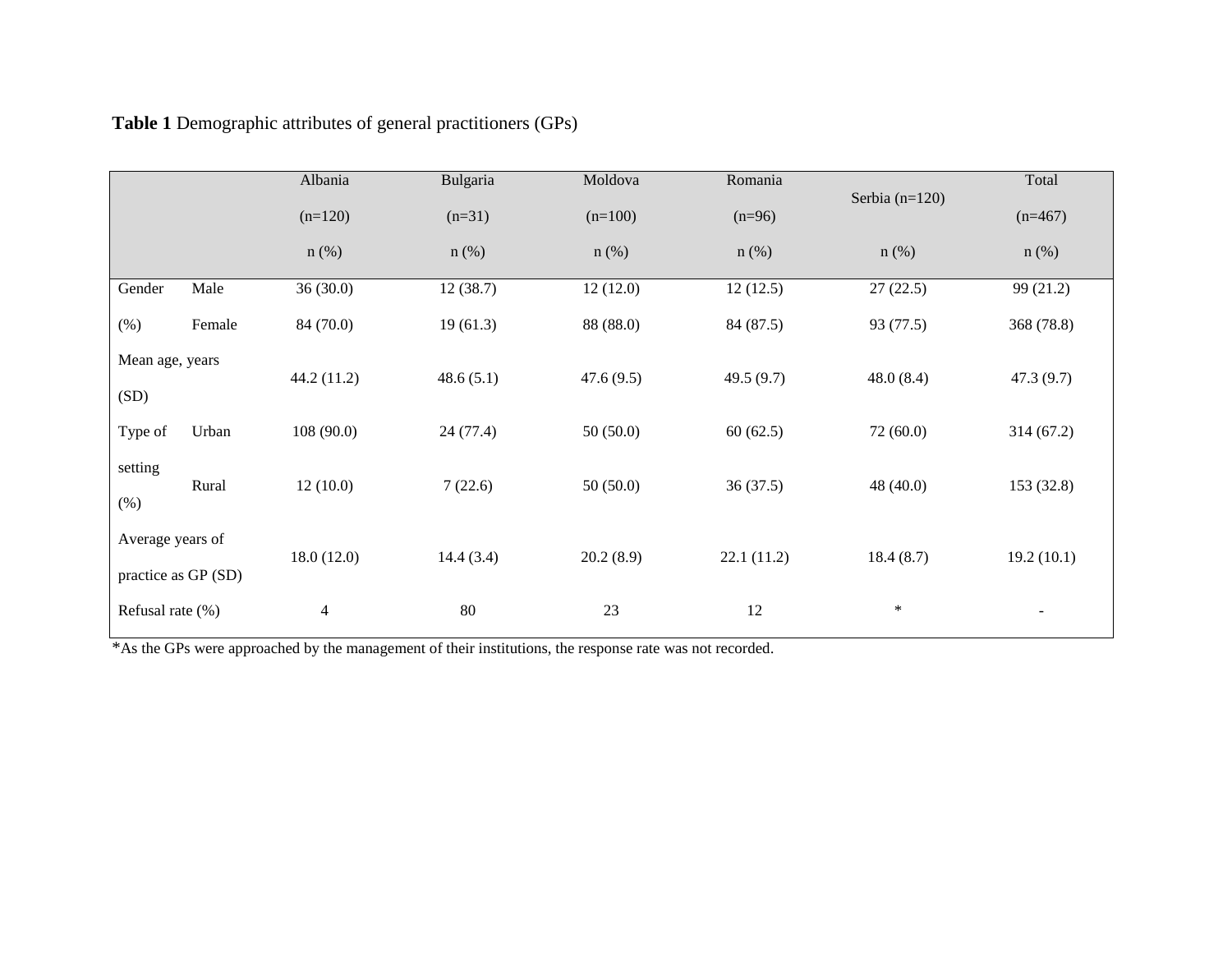| <b>Table 2</b> Practice attributes of general practitioners (GPs) |  |  |
|-------------------------------------------------------------------|--|--|
|-------------------------------------------------------------------|--|--|

|                                     | Albania          | Bulgaria         | Moldova          | Romania          | Serbia $(n=120)$ | Total           |
|-------------------------------------|------------------|------------------|------------------|------------------|------------------|-----------------|
|                                     | $(n=120)$        | $(n=31)$         | $(n=100)$        | $(n=96)$         |                  | $(n=467)$       |
| Average number of patients          | 80.1             | 82.9             | 138.5            | 127.6            | 185.8            | 130.2           |
| during a week per GP (SD;<br>range) | $(39.9; 42-200)$ | $(44.1; 1-160)$  | $(35.2; 20-200)$ | $(49.2; 50-480)$ | $(52.8; 32-350)$ | $(61.3; 2-480)$ |
| Average number of patients with     |                  |                  |                  |                  |                  |                 |
| previously diagnosed depression     | 2.8              | 10.6             | $7.2\,$          | 10.9             | 12.6             | 8.5             |
| during a week per GP (SD;           | (3.8; 0.30)      | $(9.2; 1-30)$    | (7.0; 0.52)      | $(12.5; 1-90)$   | $(9.9; 1-75)$    | (9.5; 0.90)     |
| range)                              |                  |                  |                  |                  |                  |                 |
| Number of GPs with no patients      | 16               | $\boldsymbol{0}$ | $\mathbf{1}$     | $\boldsymbol{0}$ | $\boldsymbol{0}$ | 17              |
| with depression                     |                  |                  |                  |                  |                  |                 |
| Patients with depression in total   | 5.1              | 12.8             | 5.2              | 9.2              | 6.6              | 6.8             |
| number of patients $(\%)$           |                  |                  |                  |                  |                  |                 |
| Mental health specialist            | 29.4             | 12.9             | $0.0\,$          | 50.0             | 60.0             | 34.1            |
| available at practice site (% yes)  |                  |                  |                  |                  |                  |                 |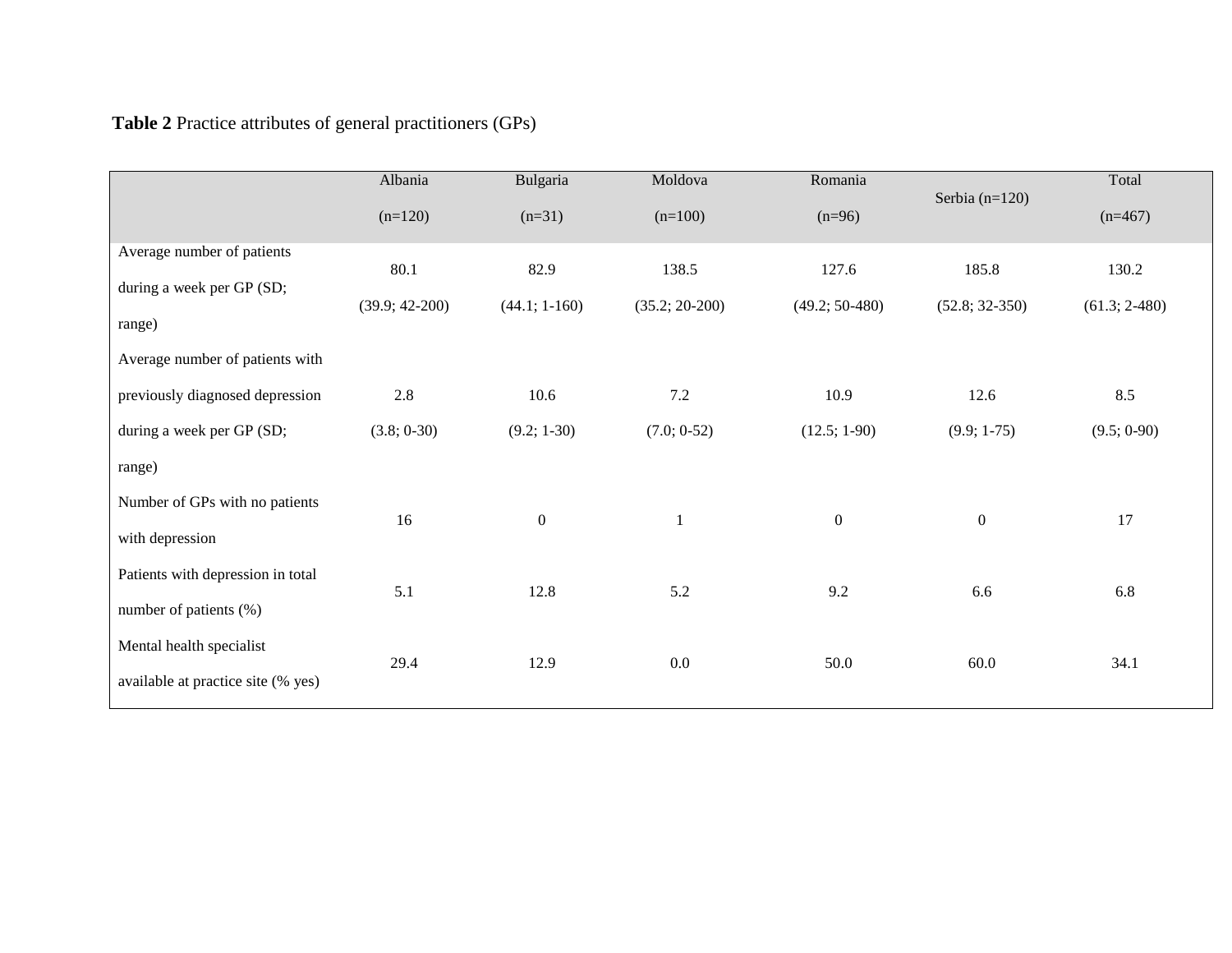## **Table 3** Self-reported factors that limit the ability to recognize and provide optimal treatment for depression during a patient

appointment (number and % of responses 'limited somewhat' and 'limited a great deal')

|                                                       | Albania    | Bulgaria  | Moldova   | Romania   | Serbia     | Total      |                                  |
|-------------------------------------------------------|------------|-----------|-----------|-----------|------------|------------|----------------------------------|
|                                                       | $(n=120)$  | $(n=31)$  | $(n=100)$ | $(n=96)$  | $(n=120)$  | $(n=467)*$ | Significance                     |
| <b>Patient barriers</b>                               |            |           |           |           |            |            |                                  |
| Patient or family reluctance to accept diagnosis of   | 108(90.0)  | 25(80.6)  | 94 (94.0) | 82 (85.4) | 105(87.5)  | 414 (88.7) | $\chi^2$ =6.192; df=4; p=0.1853  |
| depression (%)                                        |            |           |           |           |            |            |                                  |
| Patient inability/unwillingness to discuss depressive | 113 (94.2) | 26(83.9)  | 96(96.0)  | 86 (89.6) | 109 (90.8) | 430 (92.3) | $\chi^2$ =7.545; df=4; p=0.1097  |
| symptoms (%)                                          |            |           |           |           |            |            |                                  |
| Patient reluctant to begin antidepressant medication  | 100(90.8)  | 28 (83.9) | 97 (97.0) | 90(79.2)  | 113 (90.0) | 428 (89.1) | $\chi^2$ =14.212; df=4; p=0.0066 |
| (% )                                                  |            |           |           |           |            |            |                                  |
| Patient concern about medication side effects (%)     | 99 (82.5)  | 29(93.5)  | 74 (74.0) | 83 (86.5) | 105(87.5)  | 390 (83.5) | $\chi^2$ =10.992; df=4; p=0.267  |
| Patient reluctant to be referred to a mental health   | 109(83.3)  | 26(90.3)  | 91 (91.0) | 76 (93.8) | 108 (94.2) | 410 (90.4) | $\chi^2$ =6.880; df=4; p=0.1424  |
| professional (%)                                      |            |           |           |           |            |            |                                  |
| Medical problems were more pressing (%)               | 93 (70.8)  | 24(77.4)  | 84 (84.0) | 78 (81.3) | 109 (90.8) | 388 (81.4) | $\chi^2$ =7.103; df=4; p=0.1306  |
| Symptoms can be explained by other medical illness    | 95 (79.2)  | 23(74.2)  | 93 (93.0) | 68 (71.9) | 97 (80.8)  | 376 (80.7) | $\chi^2$ =11.811; df=4; p=0.0188 |
| (%)                                                   |            |           |           |           |            |            |                                  |
| <b>Physician barriers</b>                             |            |           |           |           |            |            |                                  |
| Incomplete knowledge of diagnostic criteria (%)       | 88 (73.3)  | 18(58.1)  | 86 (86.0) | 62(64.6)  | 89 (74.2)  | 343 (73.4) | $\chi^2$ =14.176; df=4; p=0.0068 |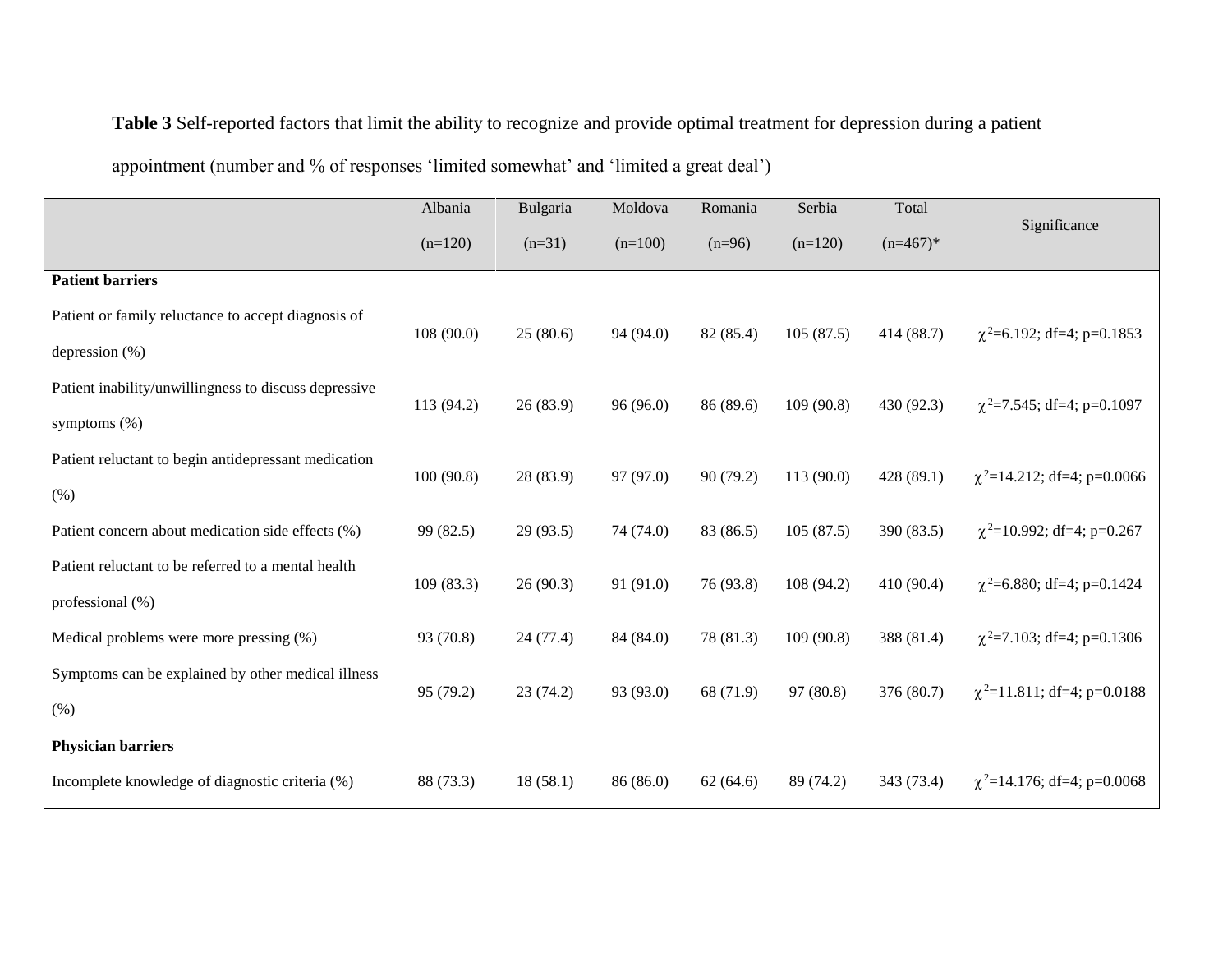| Incomplete knowledge and skills of treatment for       | 100(83.3) | 20(64.5) | 76 (76.0) | 76 (79.2) | 94 (78.3)  | 366 (78.4) | $\chi^2$ =8.119; df=4; p=0.0873  |
|--------------------------------------------------------|-----------|----------|-----------|-----------|------------|------------|----------------------------------|
| depression $(\%)$                                      |           |          |           |           |            |            |                                  |
| Lack of effective treatments (%)                       | 89 (74.2) | 20(64.5) | 82 (82.0) | 64 (66.7) | 64 (53.3)  | 319 (68.3) | $\chi^2$ =23.291; df=4; p=0.0001 |
| Lack of motivation for treating depression (%)         | 47 (39.2) | 23(74.2) | 68 (68.0) | 53 (55.2) | 61(50.8)   | 252 (54.0) | $\chi^2$ =24.723; df=4; p=0.0001 |
| Feeling uncomfortable discussing psychological         | 62(47.5)  | 16(51.6) | 77(77.0)  | 43 (44.8) | 75(62.5)   | 273 (57.4) | $\chi^2$ =24.945; df=4; p=0.0001 |
| issues with patients (%)                               |           |          |           |           |            |            |                                  |
| <b>Organizational barriers</b>                         |           |          |           |           |            |            |                                  |
| Appointment time too short for an adequate history     | 100(83.3) | 28(90.3) | 98 (98.0) | 89 (92.7) | 114(95.0)  | 429 (91.9) | $\chi^2$ =16.918; df=4; p=0.002  |
| (% )                                                   |           |          |           |           |            |            |                                  |
| Inadequate time for me to provide appropriate          | 104(86.7) | 28(90.3) | 95 (95.0) | 81 (84.4) | 115 (95.8) | 423 (90.6) | $\chi^2$ =10.110; df=4; p=0.0386 |
| treatment (counselling/information), (%)               |           |          |           |           |            |            |                                  |
| Practice workload prevents adequate attention to       | 100(83.3) | 28(90.3) | 97 (97.0) | 75(78.1)  | 108(90.0)  | 408 (87.6) | $\chi^2$ =17.484; df=4; p=0.0016 |
| depression $(\%)$                                      |           |          |           |           |            |            |                                  |
| Poor reimbursement for treatment (%)                   | 68 (55.8) | 25(80.6) | 82 (82.0) | 50(52.1)  | 88 (73.3)  | 313 (66.8) | $\chi^2$ =27.225; df=4; p<0.0001 |
| Patient's insurance coverage limited treatment options | 93 (77.5) | 21(67.7) | 73 (73.0) | 69 (71.9) | 95(80.0)   | 351 (75.4) | $\chi^2$ =4.321; df=4; p=0.3643  |
| (% )                                                   |           |          |           |           |            |            |                                  |
| Lack of access to mental health specialists (%)        | 56(46.7)  | 21(67.7) | 64 (64.0) | 52(54.2)  | 87(72.5)   | 280 (60.0) | $\chi^2$ =19.496; df=4; p=0.0006 |
| Legal terms for prescribing antidepressants (%)        | 74(61.7)  | 17(54.8) | 60(60.0)  | 86 (89.6) | 85 (70.0)  | 322 (68.7) | $\chi^2$ =30.531; df=4; p<0.0001 |
| Lack of accessible screening tools for depression (%)  | 101(84.2) | 18(58.1) | 87 (87.0) | 79 (82.3) | 97 (80.8)  | 382 (81.8) | $\chi^2$ =12.539; df=4; p=0.0138 |
|                                                        |           |          |           |           |            |            |                                  |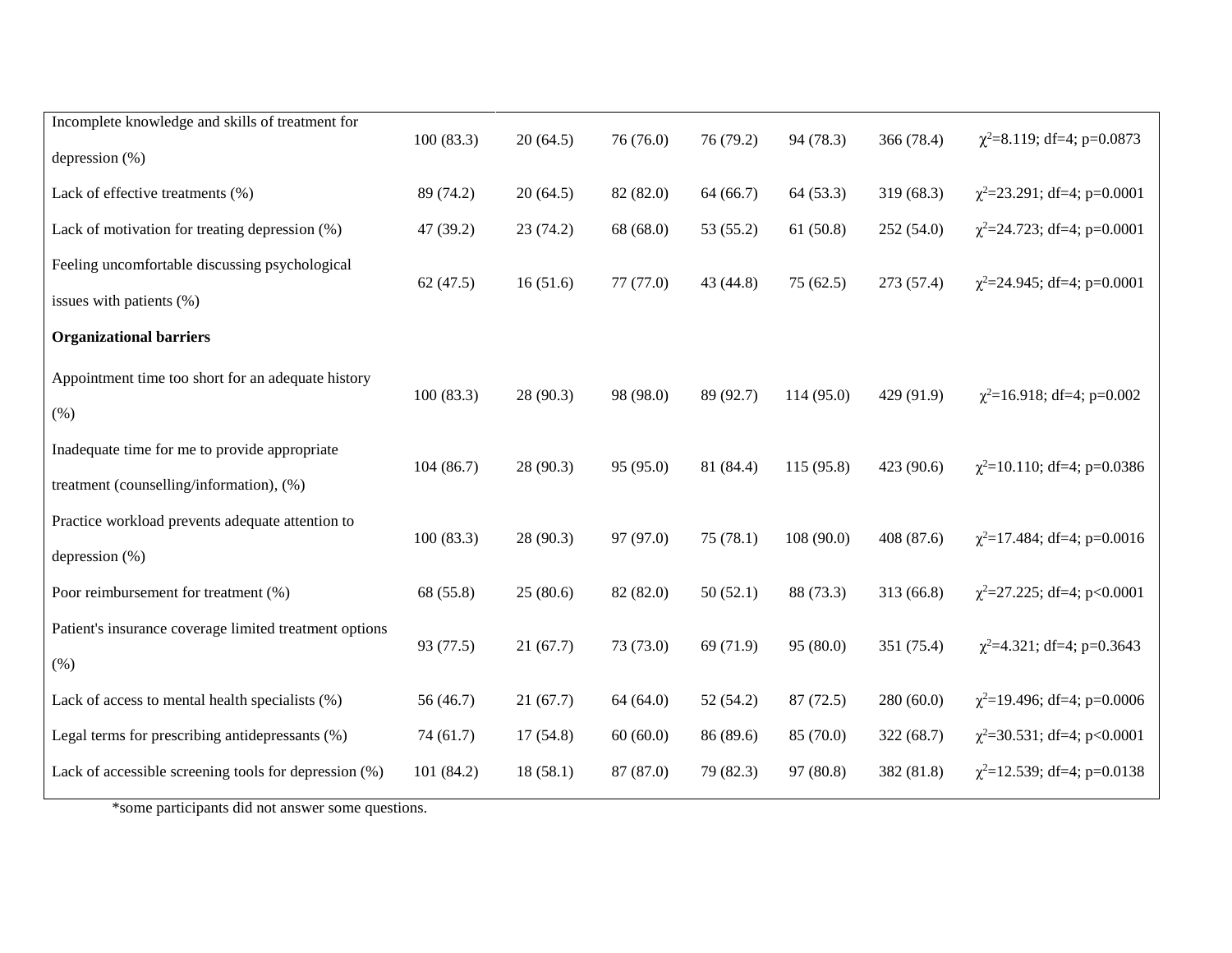|                                                       | Albania   | Bulgaria | Moldova   | Romania   | Serbia    | Total      |                                  |
|-------------------------------------------------------|-----------|----------|-----------|-----------|-----------|------------|----------------------------------|
|                                                       | $(n=120)$ | $(n=31)$ | $(n=100)$ | $(n=96)$  | $(n=120)$ | $(n=467)*$ | Significance                     |
| Recognizing depression is my<br>responsibility        | 79 (65.8) | 24(77.4) | 85(85.0)  | 76(79.2)  | 102(85.0) | 366 (78.4) | $\chi^2$ =19.324; df=4; p=0.0007 |
| Treating depression is my<br>responsibility           | 21(17.5)  | 13(41.9) | 39(39.0)  | 12(12.5)  | 53 (44.2) | 138(29.6)  | $\chi^2$ =40.916; df=4; p<0.0001 |
| I can diagnose depression                             | 90(75.0)  | 20(71.4) | 66(66.0)  | 68 (72.6) | 85 (72.5) | 329(71.7)  | $\chi^2$ =2.232; df=4; p=0.6931  |
| I can treat depression with medications               | 49 (40.8) | 10(35.7) | 24(24.0)  | 31(33.0)  | 75(62.5)  | 189(40.9)  | $\chi^2$ =39.148; df=4; p<0.0001 |
| I can personally treat depression with<br>counselling | 55 (45.8) | 14(50.0) | 44 (44.0) | 31(32.6)  | 59 (49.2) | 203(43.8)  | $\chi^2$ =6.486; df=4; p=0.1657  |
| Overall, I can personally manage<br>depression        | 60(50.0)  | 11(39.3) | 32(32.0)  | 38(39.6)  | 56 (46.7) | 197(42.5)  | $\chi^2$ =8.581; df=4; p=0.0725  |

**Table 4** Self-perceptions of skills and attitudes regarding depression (number and % of those who answered 'very confident' and 'mostly confident')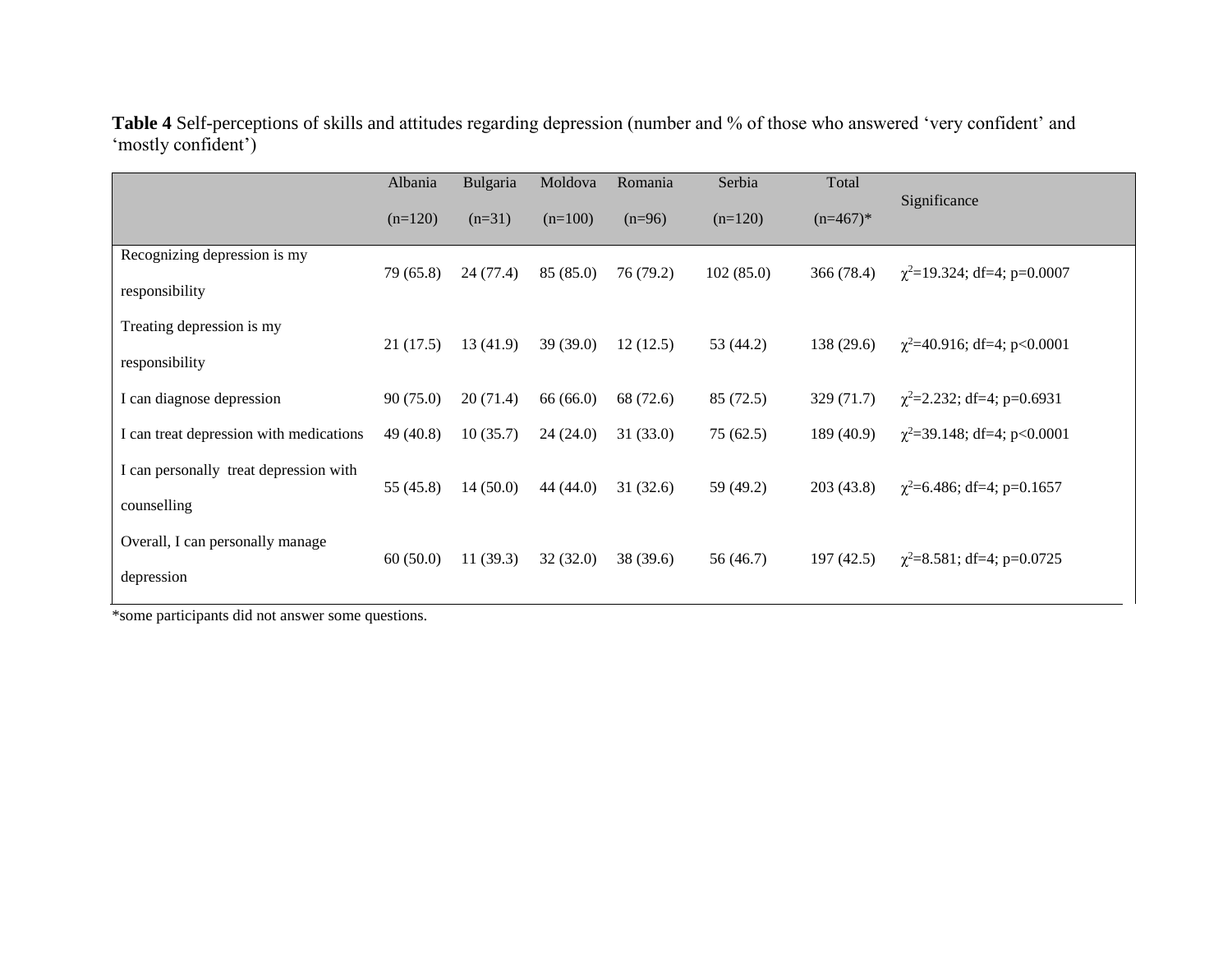| Table 5 GPs' beliefs related to depression (number and % of those who believe or strongly believe) |
|----------------------------------------------------------------------------------------------------|
|----------------------------------------------------------------------------------------------------|

|                                     | Albania   | Bulgaria | Moldova   | Romania   | Serbia    | Total      |                                  |
|-------------------------------------|-----------|----------|-----------|-----------|-----------|------------|----------------------------------|
|                                     | $(n=120)$ | $(n=31)$ | $(n=100)$ | $(n=96)$  | $(n=120)$ | $(n=467)*$ | Significance                     |
| Depression originates from recent   | 68 (56.7) | 13(41.9) | 77(77.0)  | 24(25.0)  | 59 (57.5) | 241 (53.7) | $\chi^2$ =54.490; df=4; p=<.0001 |
| misfortunes                         |           |          |           |           |           |            |                                  |
| Most depressive disorders           | 35(29.2)  | 3(9.7)   | 47(47.0)  | 10(10.4)  | 26(21.7)  | 121(25.9)  | $\chi^2$ =39.523; df=4; p<0.0001 |
| improve without medication          |           |          |           |           |           |            |                                  |
| It is difficult to differentiate    | 42(34.5)  | 11(35.5) | 52(52.0)  | 43 (44.8) | 23(19.2)  | 171 (36.4) | $\chi^2$ =29.665; df=4; p<0.0001 |
| unhappiness and depression          |           |          |           |           |           |            |                                  |
| Becoming depressed is way           |           |          |           |           |           |            |                                  |
| people with poor coping             | 66 (55.0) | 8(25.8)  | 76 (76.0) | 16(16.7)  | 83 (69.2) | 249 (53.3) | $\chi^2$ =90.667; df=4; p<0.0001 |
| mechanisms deal with difficulties   |           |          |           |           |           |            |                                  |
| Becoming depressed is a natural     | 28(23.3)  | 6(19.4)  | 22(22.0)  | 13(13.5)  | 33(27.5)  | 102(21.8)  | $\chi^2$ =6.408; df=4; p=0.1707  |
| part of being old                   |           |          |           |           |           |            |                                  |
| Working with depressed patients     | 97(80.8)  | 23(74.2) | 82 (82.0) | 70 (72.9) | 75(62.5)  | 347 (74.3) | $\chi^2$ =16.199; df=4; p=0.0028 |
| is difficult                        |           |          |           |           |           |            |                                  |
| If patients need antidepressants,   |           |          |           |           |           |            |                                  |
| better prescribed by a psychiatrist | 84 (70.0) | 23(74.2) | 77 (77.0) | 82 (85.4) | 105(87.5) | 371 (79.4) | $\chi^2$ =13.951; df=4; p=0.0075 |
| than a GP                           |           |          |           |           |           |            |                                  |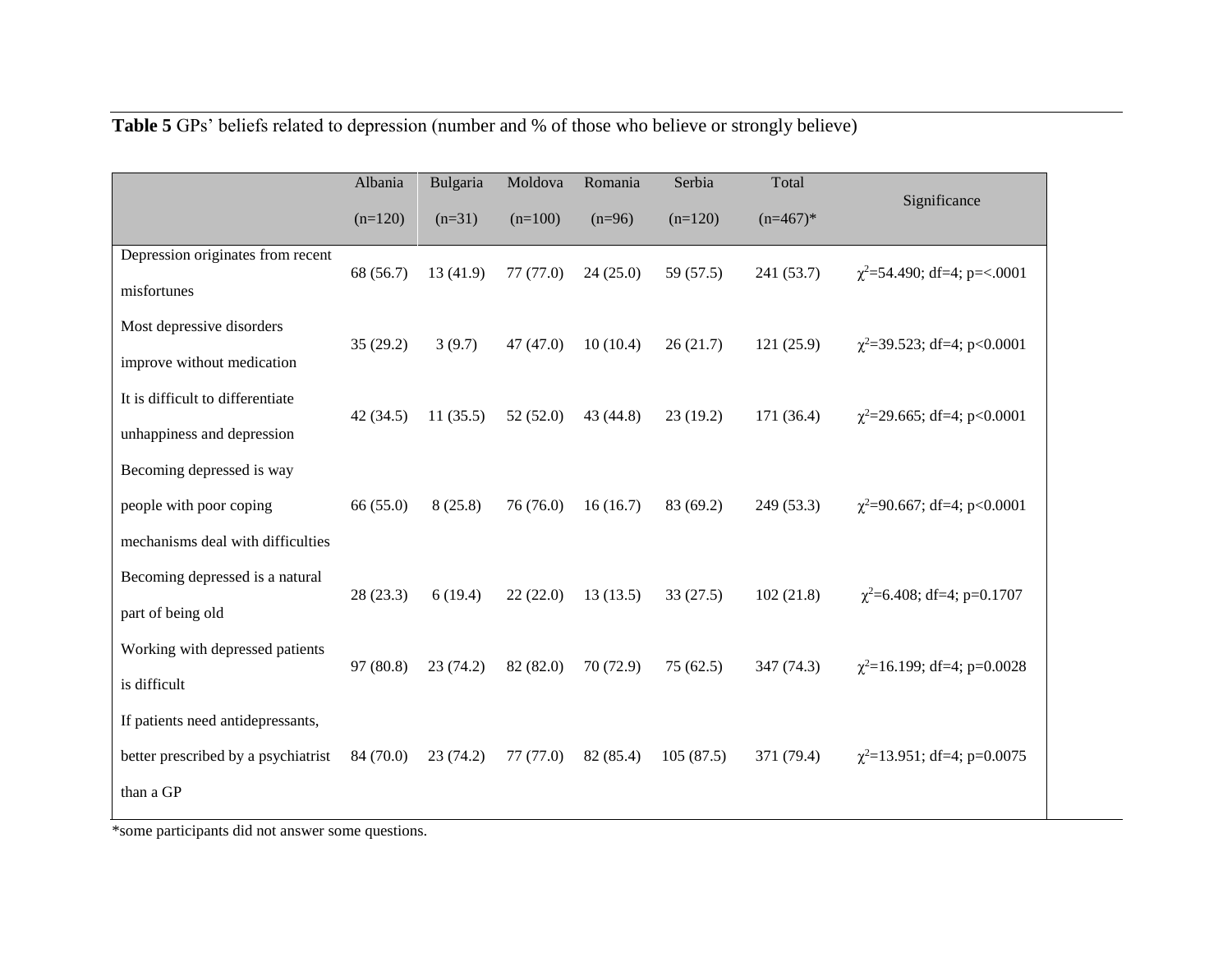Ta**ble 6** GP Satisfaction with access to psychiatrists, psychologist and social workers, compared to other medical specialists (number

and % of less and much less satisfied)

|                                                    | Albania   | Bulgaria | Moldova   | Romania  | Serbia    | Total      | Significance                          |
|----------------------------------------------------|-----------|----------|-----------|----------|-----------|------------|---------------------------------------|
|                                                    | $(n=120)$ | $(n=31)$ | $(n=100)$ | $(n=96)$ | $(n=120)$ | $(n=467)*$ |                                       |
| Access to<br>psychiatrists                         | 0(0)      | 1(3.7)   | 15(15.0)  | 26(7.4)  | 43 (35.8) | 85(14.7)   | $\chi$ 2=41.166; df =4;<br>p<0.0001   |
| Access to<br>psychologists<br>or social<br>workers | 24(21.0)  | 6(22.2)  | 28(28.0)  | 40(35.1) | 45(37.5)  | 143 (29.9) | $\chi$ 2=11.116; df =4;<br>$p=0.0253$ |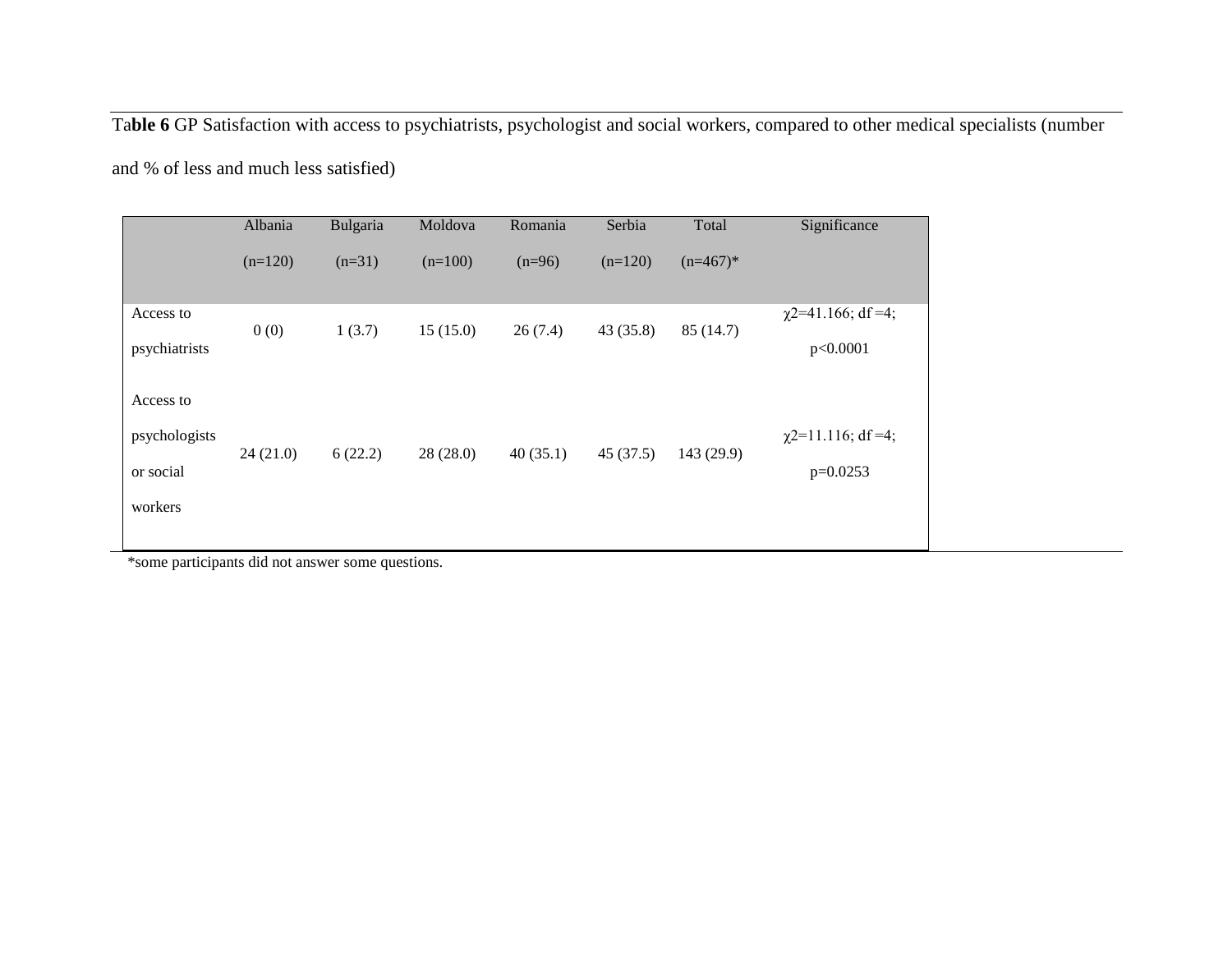**Table 7** GP likelihood of changing ways of recognizing and treating depression (number and % of those who responded 'very likely'

and 'almost certain')

|                                                    | Albania      | Bulgaria | Moldova   | Romania   | Serbia    | Total      | Significance                     |
|----------------------------------------------------|--------------|----------|-----------|-----------|-----------|------------|----------------------------------|
|                                                    | $(n=120)$    | $(n=31)$ | $(n=100)$ | $(n=96)$  | $(N=120)$ | $(n=467)*$ |                                  |
| Attend training<br>on depression $(\%)$            | 89<br>(74.8) | 6(20.0)  | 59 (59.0) | 84 (90.3) | 56(47.1)  | 294(63.8)  | $\chi$ 2=70.699; df =4; p<0.0001 |
| Ask patients<br>about depression<br>more often (%) | 80<br>(67.2) | 13(43.3) | 54(54.0)  | 73 (80.2) | 48 (40.3) | 268 (58.4) | $\chi$ 2=37.960; df =4; p<0.0001 |
| Use a depression<br>screening tool<br>$(\%)$       | 45<br>(37.5) | 5(16.7)  | 68 (68.0) | 50(55.2)  | 37(32.2)  | 205(45.0)  | $\chi$ 2=42.146; df =4; p<0.0001 |
| Prescribe<br>antidepressants<br>more often (%)     | 39<br>(35.1) | 6(20.0)  | 68 (68.0) | 35(38.5)  | 20(16.8)  | 168(36.7)  | $\chi$ 2=68.010; df =4; p<0.0001 |